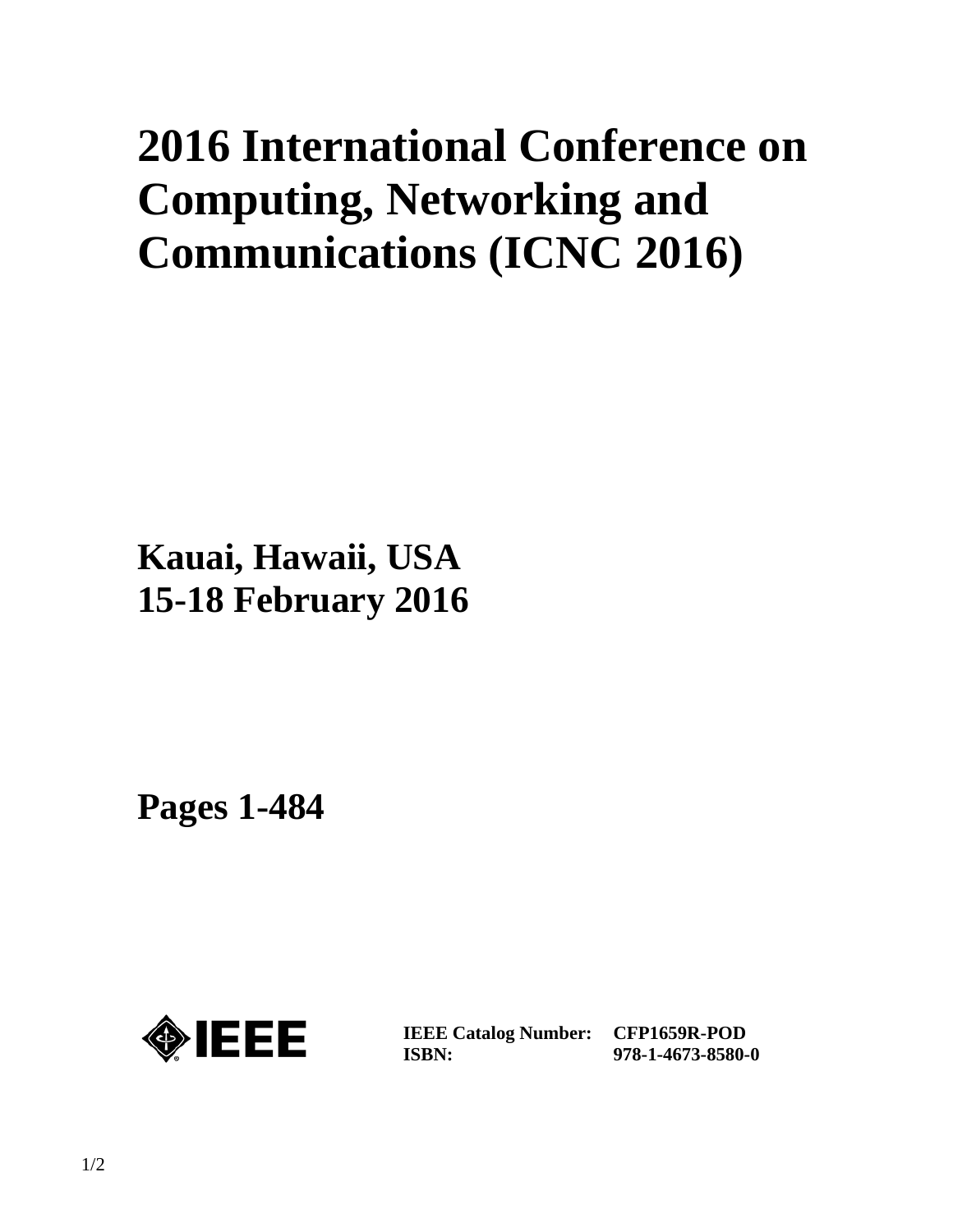#### **Copyright © 2016 by the Institute of Electrical and Electronic Engineers, Inc All Rights Reserved**

*Copyright and Reprint Permissions*: Abstracting is permitted with credit to the source. Libraries are permitted to photocopy beyond the limit of U.S. copyright law for private use of patrons those articles in this volume that carry a code at the bottom of the first page, provided the per-copy fee indicated in the code is paid through Copyright Clearance Center, 222 Rosewood Drive, Danvers, MA 01923.

For other copying, reprint or republication permission, write to IEEE Copyrights Manager, IEEE Service Center, 445 Hoes Lane, Piscataway, NJ 08854. All rights reserved.

#### *\*\*\*This publication is a representation of what appears in the IEEE Digital Libraries. Some format issues inherent in the e-media version may also appear in this print version.*

| <b>IEEE Catalog Number:</b> | CFP1659R-POD      |
|-----------------------------|-------------------|
| ISBN (Print-On-Demand):     | 978-1-4673-8580-0 |
| ISBN (Online):              | 978-1-4673-8579-4 |

#### **Additional Copies of This Publication Are Available From:**

Curran Associates, Inc 57 Morehouse Lane Red Hook, NY 12571 USA Phone: (845) 758-0400 Fax: (845) 758-2633 E-mail: curran@proceedings.com Web: www.proceedings.com

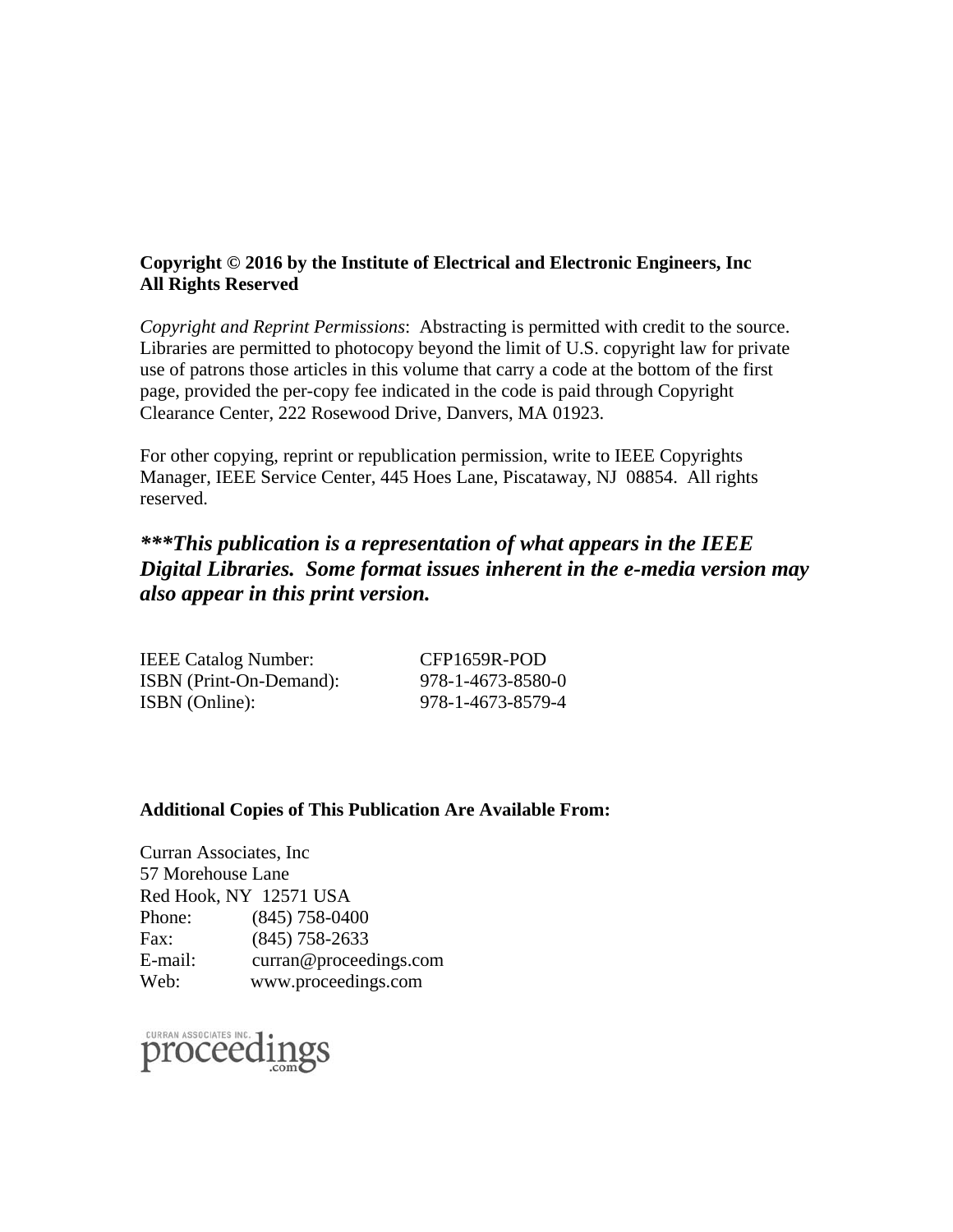#### **Table of Contents**

### **2016 International Conference on Computing, Networking and Communications (ICNC)**

### **NIME'16 - ICNC'16 Workshop: 2016 International Workshop on Networking Issues in Multimedia Entertainment, ICNC Workshop**

#### **Networking Issues in Multimedia Entertainment**

• Walking with Geo-Zombie: a Pervasive Game to Engage People in Urban Crowdsourcing

Catia Prandi (University of Bologna, Italy), Paola Salomoni (University of Bologna, Italy), Marco Roccetti (University of Bologna, Italy), Valentina Nisi (University of Madeira, Italy), Jardim Nunes (University of Madeira, Portugal) 1

• On the design of a word game to enhance Italian language learning

Paola Salomoni (University of Bologna, Italy), Marco Roccetti (University of Bologna, Italy), Mathieu Loiseau (Université Stendhal Grenoble, France), Monica Masperi (Université Stendhal Grenoble, France), Virginie Zampa (Université Stendhal Grenoble, France), Andrea Ceccherelli (University of Bologna, Italy), Cristiana Cervini (University of Bologna, Italy), Antonella Valva (University of Bologna, Italy) 6

• "di Piazza in Piazza": Reimagining Cultural Specific Interactions for People-centered **Exhibitions** 

Silvia Mirri (University of Bologna, Italy), Paola Salomoni (University of Bologna, Italy), Alberto Pizzinelli (University of Bologna, Italy), Marco Roccetti (University of Bologna, Italy), Claudio E. Palazzi (University of Padua, Italy) 11

• Reducing Queuing Delays through VoAP

Claudio E. Palazzi (University of Padua, Italy), Armir Bujari (University of Padua, Italy), Silvia Mirri (University of Bologna, Italy) 16

• Optimizing the Lagrange Multiplier in Perceptually-Friendly High Efficiency Video Coding For Mobile Applications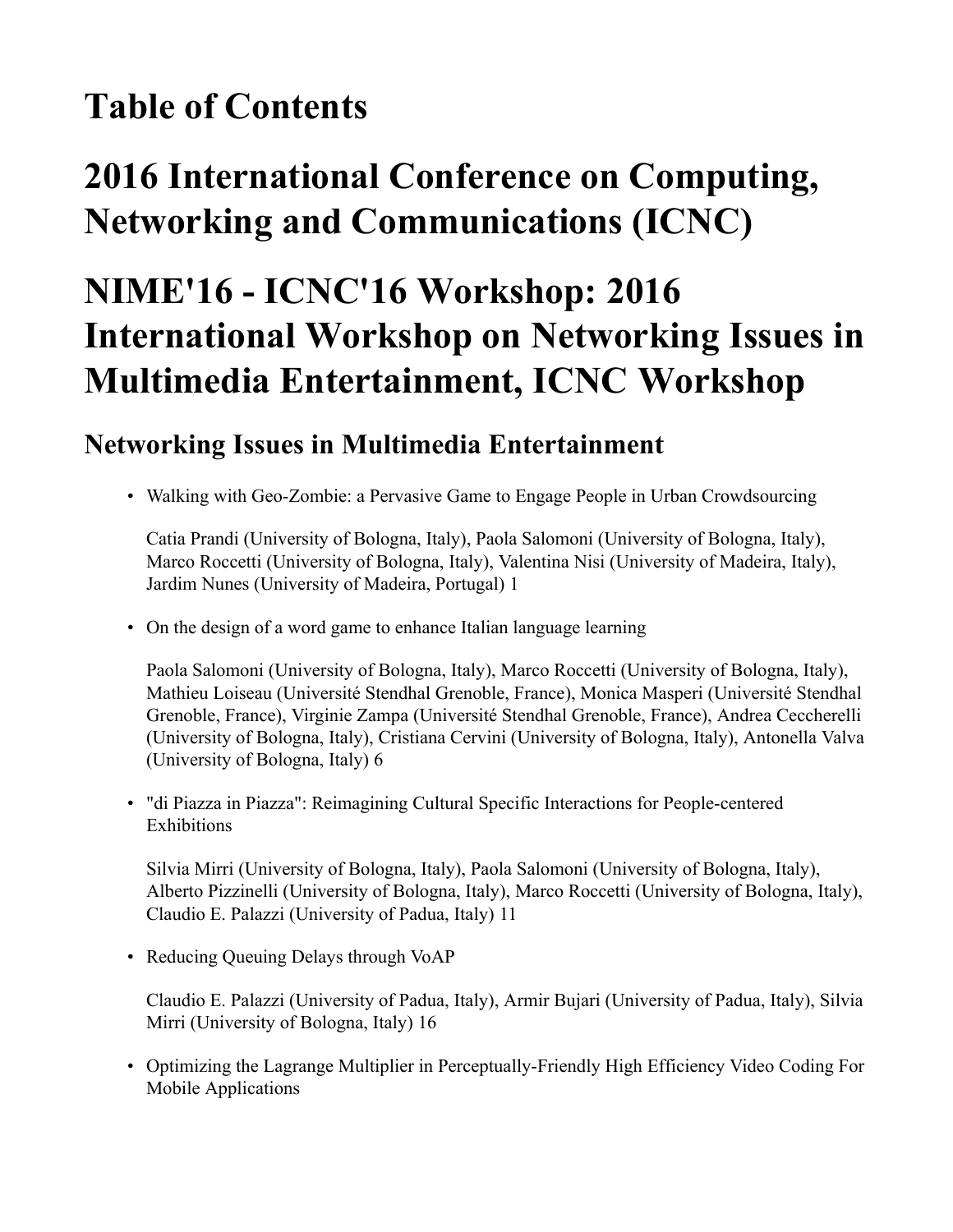Sima Valizadeh (University of British Columbia, Canada), Panos Nasiopoulos (University of British Columbia, Canada), Rabab Ward (University of British Columbia, Canada) 19

• Effect on Vehicle Safety from Nonexistent or Silenced Basic Safety Messages

George Corser (Saginaw Valley State University & Oakland University, USA), Huirong Fu (Oakland University, USA), Alejandro Arenas (SVSU, USA) 23

## **SIREN'16 - ICNC'16 Workshop: 2016 International Workshop on Sustainability, Implementation and Resilience of Energy-Aware Networks, ICNC Workshop**

#### **Sustainability, Implementation and Resilience of Energy-aware Networks**

• The Expected Impact of Smart Devices Virtualization

Raffaele Bolla (University of Genoa, Italy), Roberto Bruschi (CNIT, Italy), Franco R. Davoli (University of Genoa & National Inter-University Consortium for Telecommunications (CNIT), Italy), Chiara Lombardo (University of Genoa & CNIT- Research Unit of the University of Genoa, Italy), Laura Masullo (University of Genoa, Italy) 28

• Robust Software-Defined Optical Networking for the Power Grid

Houman Rastegarfar (University of Arizona, USA), Daniel Kilper (University of Arizona & Center for Integrated Access Networks, USA) 34

• A Traffic and Resource-aware Energy-Saving Mechanism in Software Defined Networks

Mahshid Rahnamay Naeini (Texas Tech University, USA), Sonali Sen Baidya (Texas Tech University, USA), Ehsan Siavashi (Texas Tech University, USA), Nasir Ghani (University of South Florida, USA) 39

• Optimal Energy Harvest-based Weighed Cooperative Spectrum Sensing in Cognitive Radio

Xin Liu (Nanjing University of Aeronautics and Astronautics, P.R. China), Yan Junhua (Nanjing University of Aeronautics and Astronautics, P.R. China), Kunqi Chen (Nanjing University of Aeronautics and Astronautics, P.R. China) 44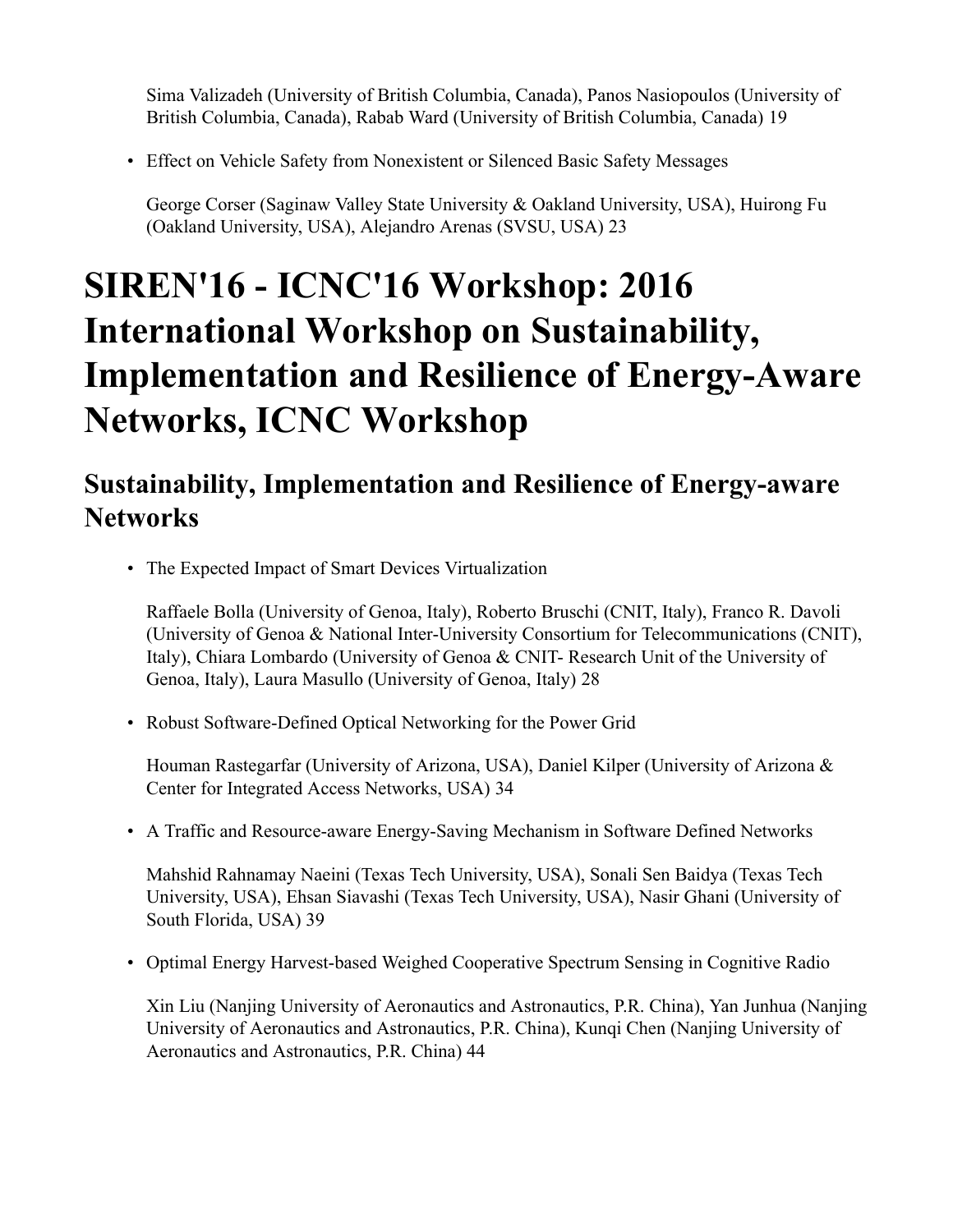### **SPAN'16 - ICNC'16 Workshop: 2016 International Workshop on Sensor, Peer-to-peer and SociAl Networks, ICNC Workshop**

**Sensor, Peer-to-peer and SociAl Networks**

**ICNC'16 CNC Workshop: 2016 International Conference on Computing, Networking and Communications (ICNC), Workshop on Computing, Networking and Communications (CNC)**

• ZigBee Network System for Observing Operating Activities of Work Vehicles

Tatsuya Kobayashi (Nagaoka University of Technology, Japan), Hiroshi Yamamoto (Ritsumeikan University, Japan), Katsuyuki Yamazaki (Nagaoka University of Technology, Japan) 49

• Sensor System to Advise Health-aware Information for Elderly People based on Daily Living **Activities** 

Tomoya Ohiwa (Nagaoka University of Technology, Japan), Hiroshi Yamamoto (Ritsumeikan University, Japan), Katsuyuki Yamazaki (Nagaoka University of Technology, Japan) 54

• Investigating The Security and Digital Forensics of Video Games and Gaming Systems: A study of PC games and PS4 console

Lei Chen (Georgia Southern University, USA), Narasimha K Shashidhar (Sam Houston State University, USA), Danda B. Rawat (Georgia Southern University, USA), Ming Yang (Southern Polytechnic State University, USA), Christopher Kadlec (Georgia Southern University, USA) 59

• Adaptive Threshold-based RF Spectrum Scanning Through Joint Energy and Bandwidth Detection with USRPs in Cognitive Sensor Networks for ROAR Architecture

Isaac Cushman (Georgia Southern University, USA), Ashraf Younis (Georgia Southern University, USA), Danda B. Rawat (Georgia Southern University, USA), Lei Chen (Georgia Southern University, USA) 64

• Optimal Energy-efficient Multichannel Cognitive Radio with Primary Energy Harvesting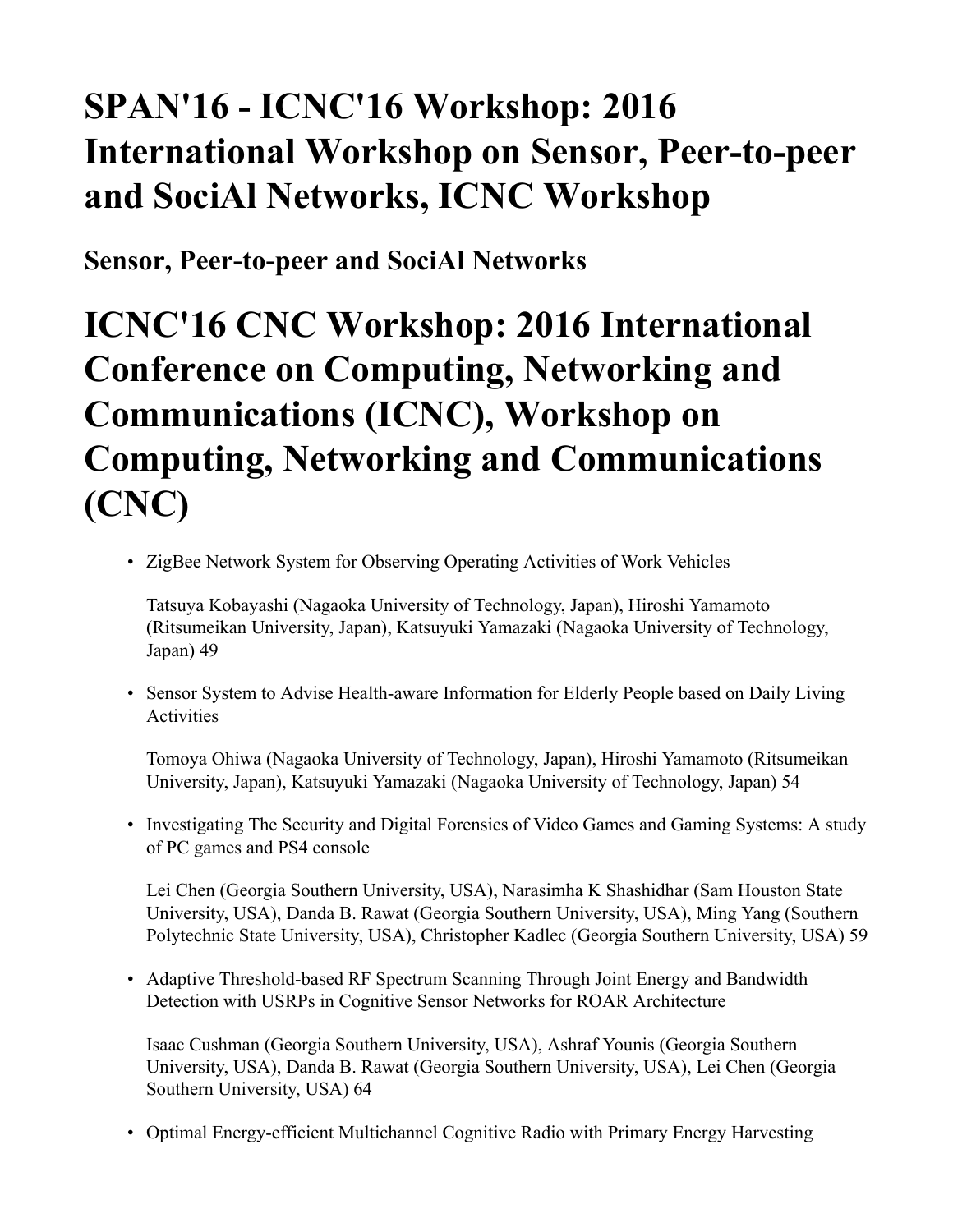Xin Liu (Nanjing University of Aeronautics and Astronautics, P.R. China), Yan Junhua (Nanjing University of Aeronautics and Astronautics, P.R. China) 69

• Developing a User-friendly Sensor Network Simulator to Imitate Wireless Charging Vehicle Behaviors

Shuo-Han Chen (National Tsing Hua University, Taiwan), Tseng-Yi Chen (Academia Sinica, Taiwan), Yu-Chun Cheng (National Tsing Hua University, Taiwan), Hsin-Wen Wei (Tamkang University, Taiwan), Tsan-sheng Hsu (Academia Sinica, Taipei, Taiwan), Wei-Kuan Shih (National Tsing Hua University, Taiwan) 74

• ReSNE: Reconfigurable Sensor Network Emulator Virtualizing Integrated Large-Scale Sensor Network

Daisuke Baba (The University of Aizu, Japan), Naoki Suematsu (The University of Aizu, Japan), Shun Nabeshima (The University of Aizu, Japan), Toshiaki Miyazaki (The University of Aizu, Japan) 79

## **WiSARN'16 - ICNC'16 Workshops: 2016 International Workshop on Wireless Sensor, Actuator and Robot Networks - ICNC Workshop**

**Wireless Sensor, Actuator and Robot Networks**

**ICNC'16 CNC Workshop: 2016 International Conference on Computing, Networking and Communications (ICNC), Workshop on Computing, Networking and Communications (CNC)**

• On Mobile Sensor Data Collection Using Data Mules

Arun Das (Arizona State University, USA), Anisha Mazumder (Arizona State University, USA), Arunabha Sen (ASU, USA), Nathalie Mitton (Inria Lille - Nord Europe, France) 84

• UAV-Assisted Disaster Management: Applications and Open Issues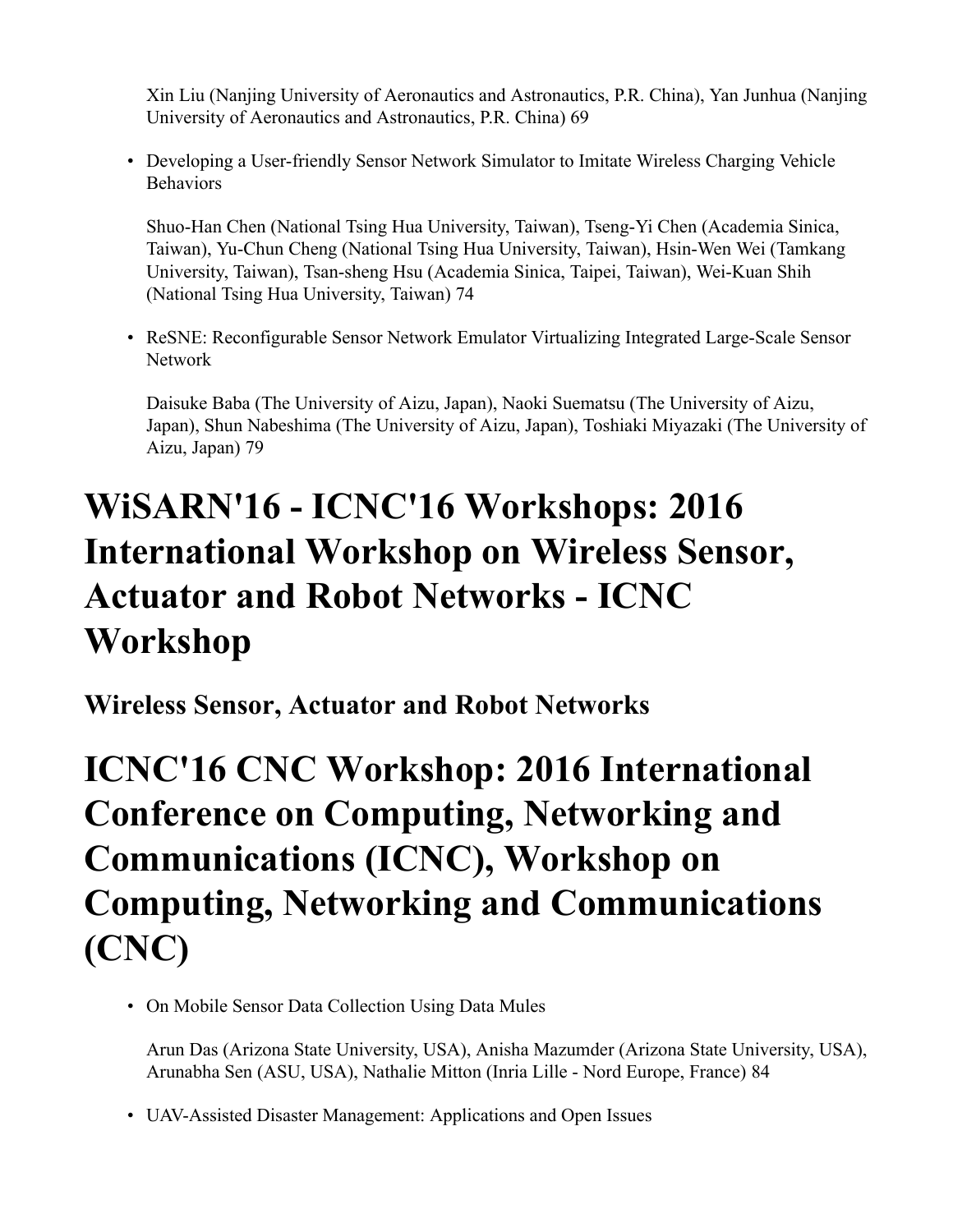Milan Erdelj (Université de Technologie de Compiègne, France), Enrico Natalizio (Université de Technologie de Compiègne, France) 91

• Multi-UAVs Network Communication Study for Distributed Visual Simultaneous Localization and Mapping

Nesrine Mahdoui (Université de Technologie de Compiègne, France), Enrico Natalizio (Université de Technologie de Compiègne, France), Vincent Fremont (Université de Technologie de Compiègne, France) 96

• ADP: An Adaptive Feedback Approach for Energy-Efficient Wireless Sensor Networks

Afraa Attiah (University of Central Florida, USA), Muhammad Faisal Amjad (National University of Sciences and Technology, Islamabad, Pakistan), Omar Nakhila (University of Central Florida, USA), Cliff Zou (University of Central Florida, USA) 101

• Energy Efficient Movement of Wireless Sensors with Adjustable Sensing Ranges for Mending Barrier Gaps

Han Xu (China Ship Development and Design Center, P.R. China), Zhongyuan Lai (Jianghan University, P.R. China), Liu Chang (Jianghan University, P.R. China) 108

• An Energy Balance Mechanism for Monitoring in Partial Rechargeable WMSNs

Li-Ling Hung (Aletheia University, Taiwan) 113

• An Energy Flowing Mechanism for Extending Monitored Lifetime in Partial Rechargeable WSNs

Li-Ling Hung (Aletheia University, Taiwan) 118

#### **Wireless Networking**

• Enhanced DRX-Aware Scheduling for Mobile Users in LTE Networks

Yu Liu (University of California, Daivs, USA), Minh Huynh (AT&T Labs, USA), Dipak Ghosal (University of California, Davis, USA) 123

• Performance Evaluation for Coexistence of LTE and WiFi

Zhiyi Zhou (Northwestern University, USA), Fei Teng (Northwestern University, USA), Jialing Liu (Huawei, USA), Weimin Xiao (Huawei, USA) 128

• Mobility Assisted Device-to-Device Communications Underlaying Cellular Networks

Chuhan Gao (Tsinghua University, P.R. China), Yong Li (Tsinghua University, P.R. China), Depeng Jin (Tsinghua University, P.R. China) 134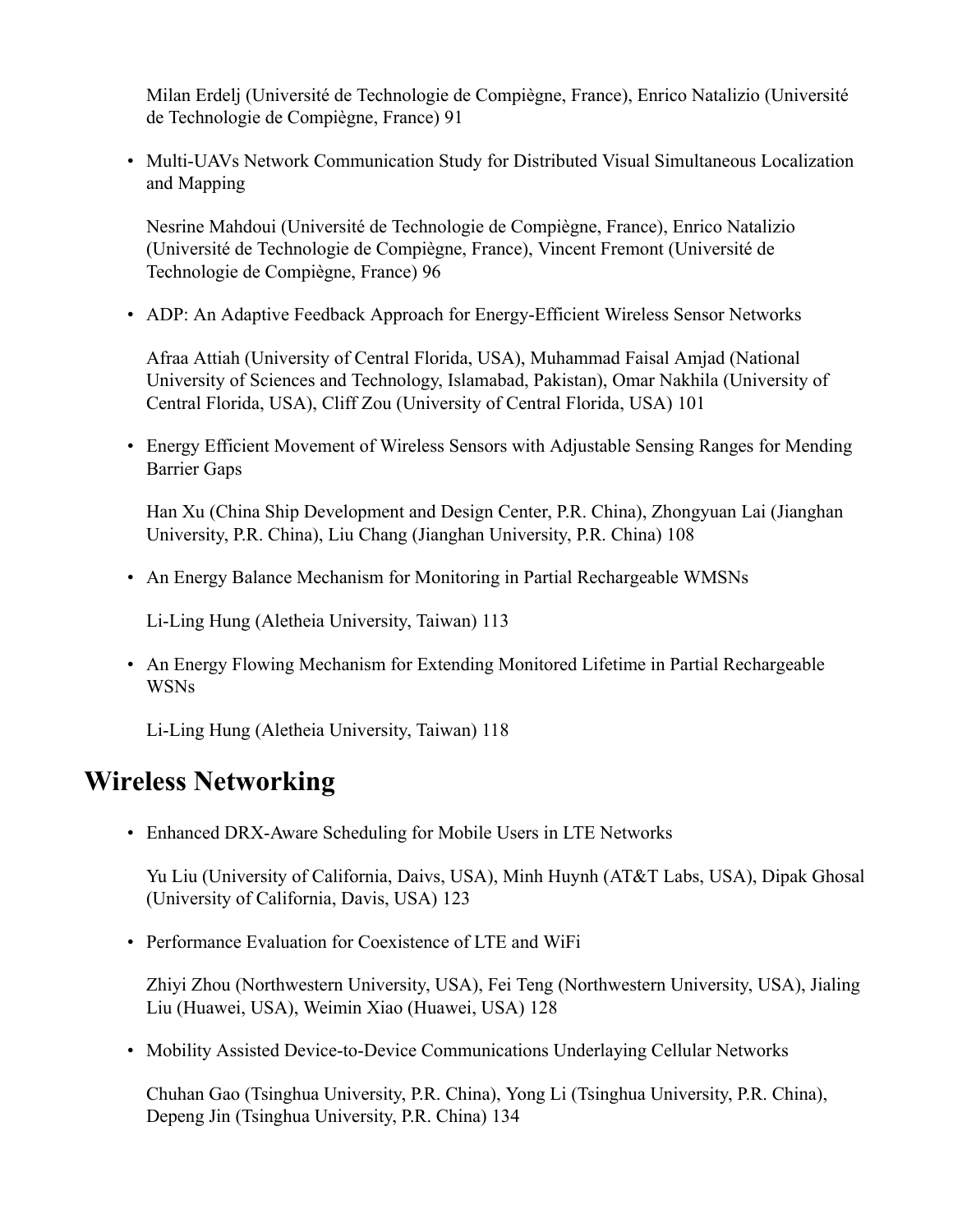• Resource Allocation Using Graph Coloring for Dense Cellular Networks

Suzan Basloom (King Abdulaziz University, Saudi Arabia), Amani Nazar (King Abdulaziz University, Saudi Arabia), Ghadah A Aldabbagh (King Abdulaziz University, Saudi Arabia), Manal Abdullah (King Abdulaziz University & Collage of Computing and Information Technology, Saudi Arabia), Nikos Dimitriou (NCSR Demokritos, Greece) 140

• A Full Duplex MAC Protocol for Efficient Asymmetric Transmission in WLAN

Chulmin Kim (POSTECH, Korea), Chee-Ha Kim (Pohang University of Science and Technology, Korea) 145

• Characteristic Time based Routing in Information Centric Networks

Bitan Banerjee (University of Alberta, Canada), Anand Seetharam (California State University Monterey Bay, USA), Amitava Mukherjee (IBM India Private Limited, India), Mrinal Kanti Naskar (Jadavpur University, India) 150

• State Transition Factor of Three-state Markov Channels

Liang Huang (Zhejiang University of Technology, P.R. China), Jiefan Qiu (Zhejiang University of Technology, P.R. China), Liping Qian (Zhejiang University of Technology, P.R. China) 155

#### **Wireless Communications I**

• Network MIMO with Partial Cooperation between Radar and Cellular Systems

Ahmed Abdelhadi (Virginia Tech, USA), T. Charles Clancy (Virginia Tech, USA) 161

• BP-based Detection of Spatially Multiplexed 16-QAM Signals in a Fully Massive MIMO System

Tomoya Usami (Hokkaido University, Japan), Toshihiko Nishimura (Hokkaido University, Japan), Takeo Ohgane (Hokkaido University, Japan), Yasutaka Ogawa (Hokkaido University, Japan) 166

• Chaotic Circle Map Interleaver for OFDM

Anish Nair (University of Texas at Dallas, USA), Kamran Kiasaleh (Universsity of Texas at Dallas, USA) 171

• Quadrature Index Modulated OFDM with Interleaved Grouping for V2X Communications

Meng Zhang (Peking University, P.R. China), Haowen Wang (Shanghai Research Center for Wireless Communications, P.R. China), Xiang Cheng (Peking University, P.R. China), Liuqing Yang (Colorado State University, USA), Xiaotian Zhou (Shandong University, P.R. China) 176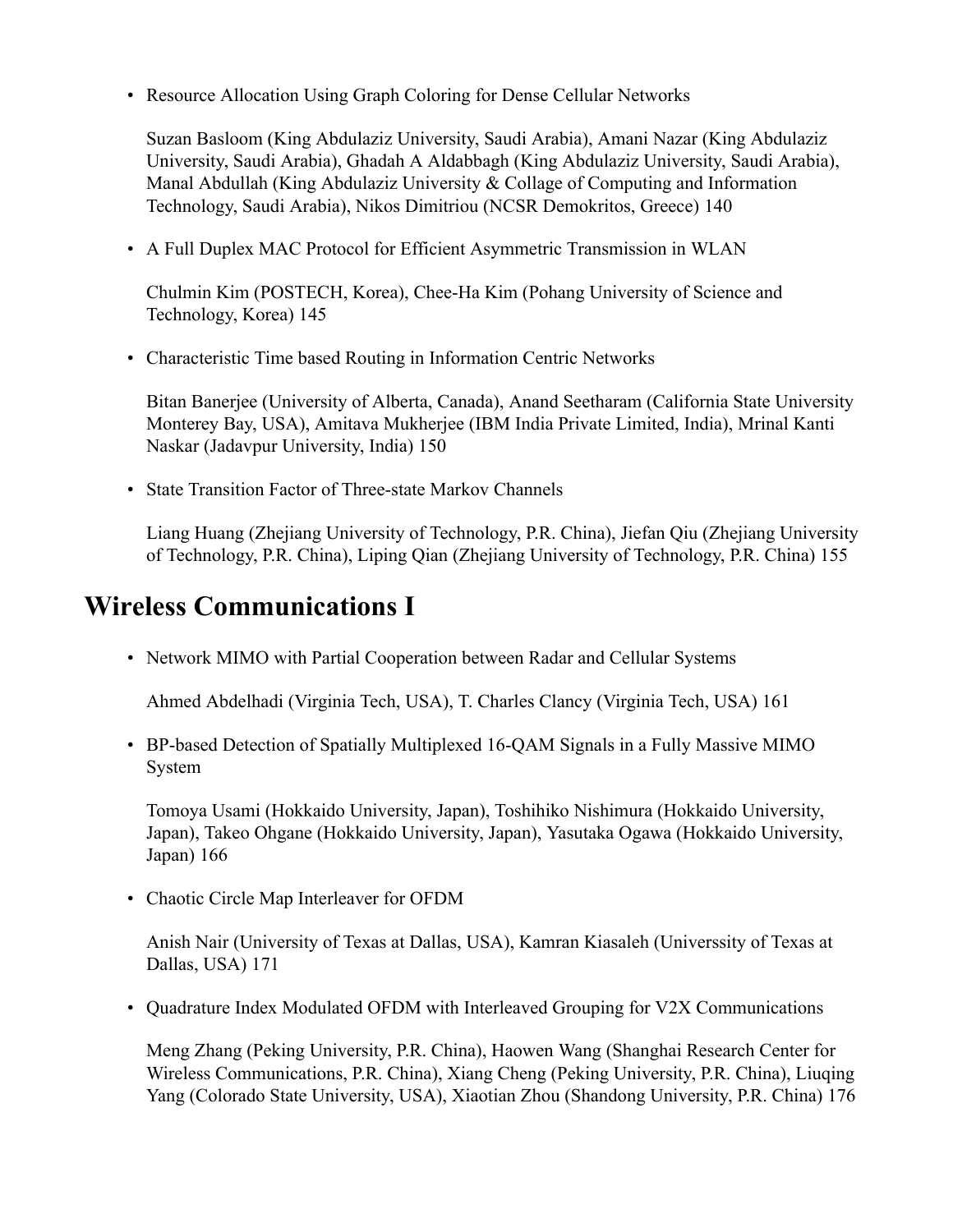• A Unified Approach to Analyze the Average Bit Error Probability in Generalized Fading Channels with Additive Generalized Gaussian Noise

Osamah S. Badarneh (University of Tabuk, Saudi Arabia), Kadoch Michel (ETS University of Quebec, Canada), Ibrahem E. Atawi (University of Tabuk, Saudi Arabia) 181

• Impact of Fading Severity and Receive Antenna Correlation on TAS/MRC under Nakagami Fading

Juan P. Peña-Martín (University of Malaga, Spain), Concepción Téllez Labao (University of Málaga, Spain), Juan M. Romero-Jerez (University of Malaga, Spain) 186

• Development of Accurate Expressions for the Estimation of Delay Spread in Simulcast Networks Under Weibull Fading

Mohammed Aloqlah (Yarmouk University, Jordan), Ahmad M. Alshamali (Yarmouk University, Jordan), Tamara Bani Salman (Yarmouk University, Jordan) 191

#### **Communications Security**

• Non-Cooperative and Cooperative PUEA Detection Using Physical Layer in Mobile OFDM-Based Cognitive Radio Networks

Trong Nghia Le (National Cheng Kung University, Taiwan), Wen-Long Chin (National Cheng Kung University, Taiwan), Ya-Hsuan Lin (National Cheng Kung University, Taiwan) 196

• Location-Enhanced Authenticated Key Exchange

Marcos Portnoi (University of Delaware, USA), Chien-Chung Shen (University of Delaware & Department of Computer and Information Sciences, USA) 201

• Robust Scheme to Protect Authentication Code of Message/Image Documents in Cloud Computing

Zaid Ameen Abduljabbar (Huazhong University of Science and Technology, P.R. China), Hai Jin (Huazhong University of Science and Technology, P.R. China), Alamri Ali Adil Yassin (Basra University, Iraq), Zaid Alaa Hussien (Huazhong University of Science and Technology, P.R. China), Mohammed Abdulridha Hussain (Huazhong University of Science and Technology, P.R. China), Salah H. Abbdal (Huazhong University of Science and Technology, P.R. China), Deqing Zou (Huazhong University of Science andTechnology, P.R. China) 206

• Secure Distributed Membership Tests via Secret Sharing; How to Hide Your Hostile Hosts: Harnessing Shamir Secret Sharing

David J Zage (Intel Corporation, USA), Helen Xu (Sandia National Laboratories, USA), Thomas Kroeger (Sandia National Laboratories, USA), Bridger Hahn (Sandia National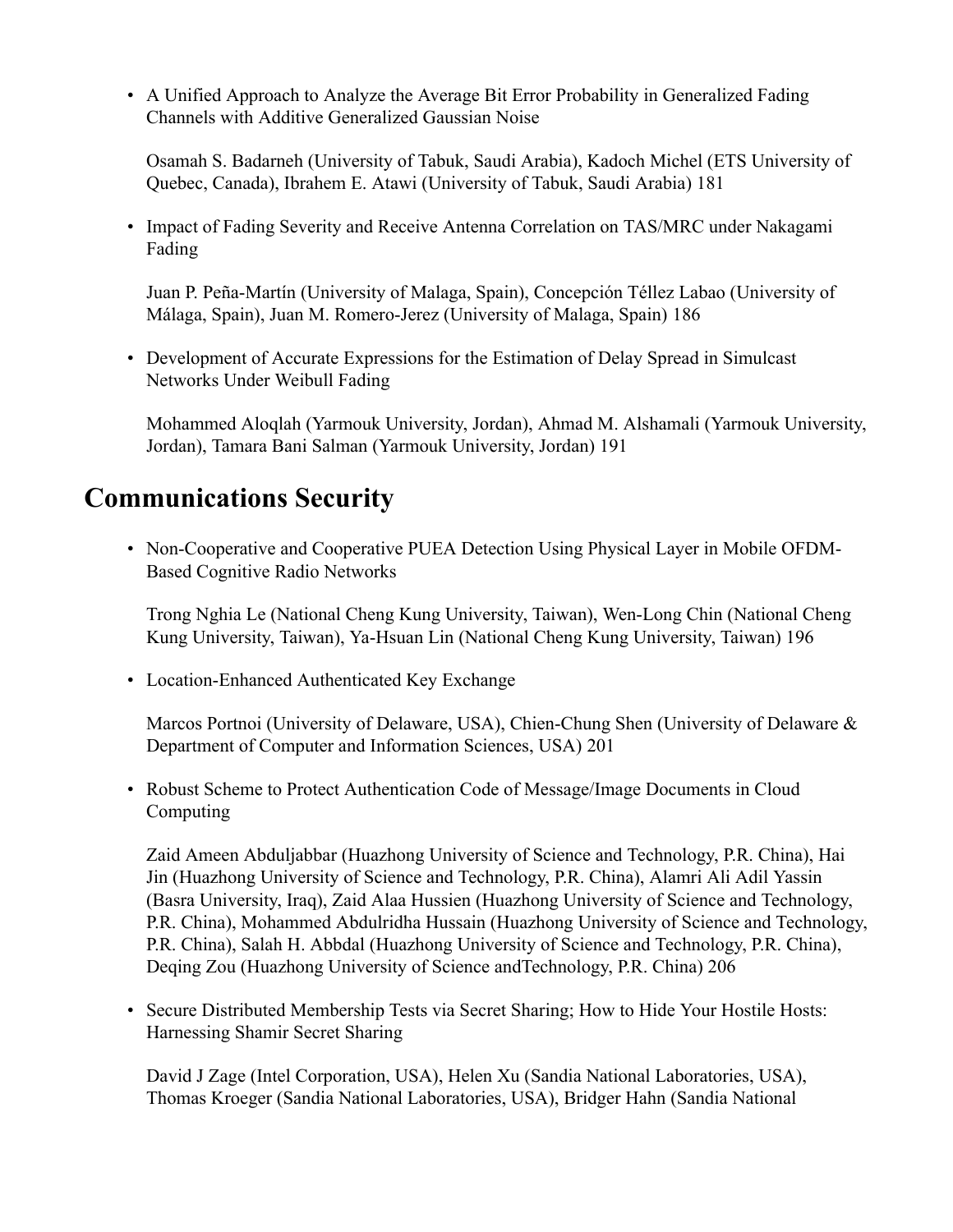Laboratories, USA), Nolan Donoghue (Sandia National Laboratories, USA), Thomas Benson (Tufts University, USA) 211

• An Approach for Detection and Family Classification of Malware Based on Behavioral Analysis

Steven Hansen (Aalborg University, Denmark), Thor Larsen (Aalborg University, Denmark), Matija Stevanovic (Aalborg University, Denmark), Jens M. Pedersen (Aalborg University, Denmark) 217

• On the Feasibility of Machine Learning as a Tool for Automatic Security Classification: A Position Paper

Anis Yazidi (Høgskolen i Oslo og Akershus, Norway), Hugo Hammer (Oslo University College, Norway), Aleksander Bai (Oslo University College, Norway), Paal E. Engelstad (Oslo and Akershus University College, University of Oslo/UNIK and FFI, Norway) 222

• Touchless Interaction for Future Mobile Applications

Thomas Kopinski (Hochschule Ruhr West, Germany), Uwe Handmann (University of Applied Sciences Ruhr West, Germany) 228

#### **Vehicular Networks**

• Cost Effective Mobile and Static Road Side Unit Deployment for Vehicular Adhoc Networks

Donghyun Kim (North Carolina Central University, USA), Yesenia Velasco (North Carolina Central University, USA), Zishen Yang (Xi'an Jiaotong University, P.R. China), Wei Wang (Xi'an Jiaotong University, P.R. China), Rasheed Hussain (Innopolis University & Information Security and Privacy Lab, Russia), RN Uma (NCCU, USA) 234

• A Graph Coloring Resource Sharing Scheme for Full-Duplex Cellular-VANET Heterogeneous Networks

Tinghan Yang (Peking University, P.R. China), Rongqing Zhang (Colorado State University, USA), Xiang Cheng (Peking University, P.R. China), Liuqing Yang (Colorado State University, USA) 239

• Performance Evaluation for Multi-antenna Vehicular Communication Based on IEEE 802.11p Standard

Shuangshuang Han (Institute of Automation, Chinese Academy of Sciences, P.R. China), Kai Zhao (Chinese Academy of Science, P.R. China), Liuqing Yang (Colorado State University, USA), Xiang Cheng (Peking University, P.R. China) 244

• Developing Modulator and Demodulator for the EU eCall In-Vehicle System in FPGAs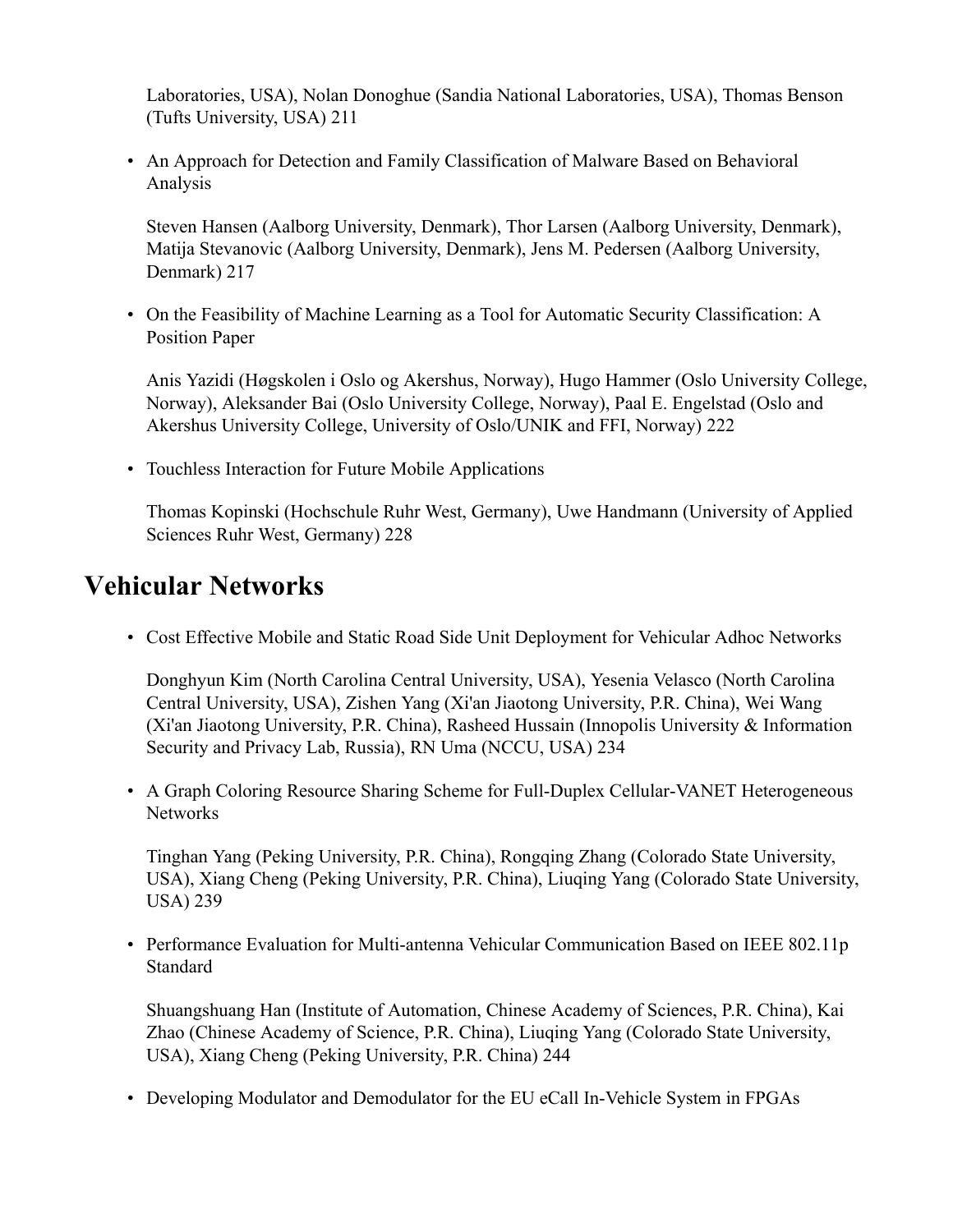Majeed Nader (Wayne State University, USA), John Q. Liu (Wayne State University, USA) 249

• Performance Analysis of Android-based Real-time Message Dissemination in VANETs

Wantanee Viriyasitavat (Mahidol University, Thailand), Soranut Midtrapanon (Mahidol University, Thailand), Takkachai Rittirat (Mahidol University, Thailand), Sornrakitch Thanumaiweerakun (Mahidol University, Thailand) 254

#### **Communications QoS**

• A QoS-based Power Allocation for Cellular Users with Different Modulations

Ying Wang (University of Michigan, USA), Ahmed Abdelhadi (Virginia Tech, USA) 259

• Resource Allocation in Cellular Systems for Applications with Random Parameters

Zaid Kbah (University of New Haven & University of Technology, USA), Ahmed Abdelhadi (Virginia Tech, USA) 264

• Integrated OoS provisioning for unified LTE-WiMAX networks

Joswill Victor Pajaro Rodriguez (University of New Haven, USA), Amir Esmailpour (University of New Haven & Ryerson University, USA) 269

• Window Based Fair Aggregator for the Scalable Support of QoS Guarantees in the Backbone: An Experimental Performance Study

Mustafa Sanlı (Aselsan Inc, Turkey), Aydın Pehlivanlı (Aselsan, Turkey), Senan Ece Schmidt (Middle East Technical University, Turkey) 275

• Internet Video Traffic Classification using QoS Features

Zai-Jian Wang (Anhui Normal University, P.R. China), Yu-ning Dong (Nanjing University of Posts and Telecommunications, P.R. China), Hai-xian Shi (Nanjing Agricultural University, P.R. China), Yang Lingyun (Anhui Normal University, P.R. China), Tang Pingping (Anhui Normal University, P.R. China) 280

• Network-assisted Multipath DASH using the Distributed Decision Engine

Tiia Ojanperä (VTT Technical Research Centre of Finland, Finland), Janne Vehkaperä (VTT Technical Research Centre of Finland, Finland) 285

• Performance Evaluation of Alternative Routing in a Wireless Mesh Network with an Adaptive Array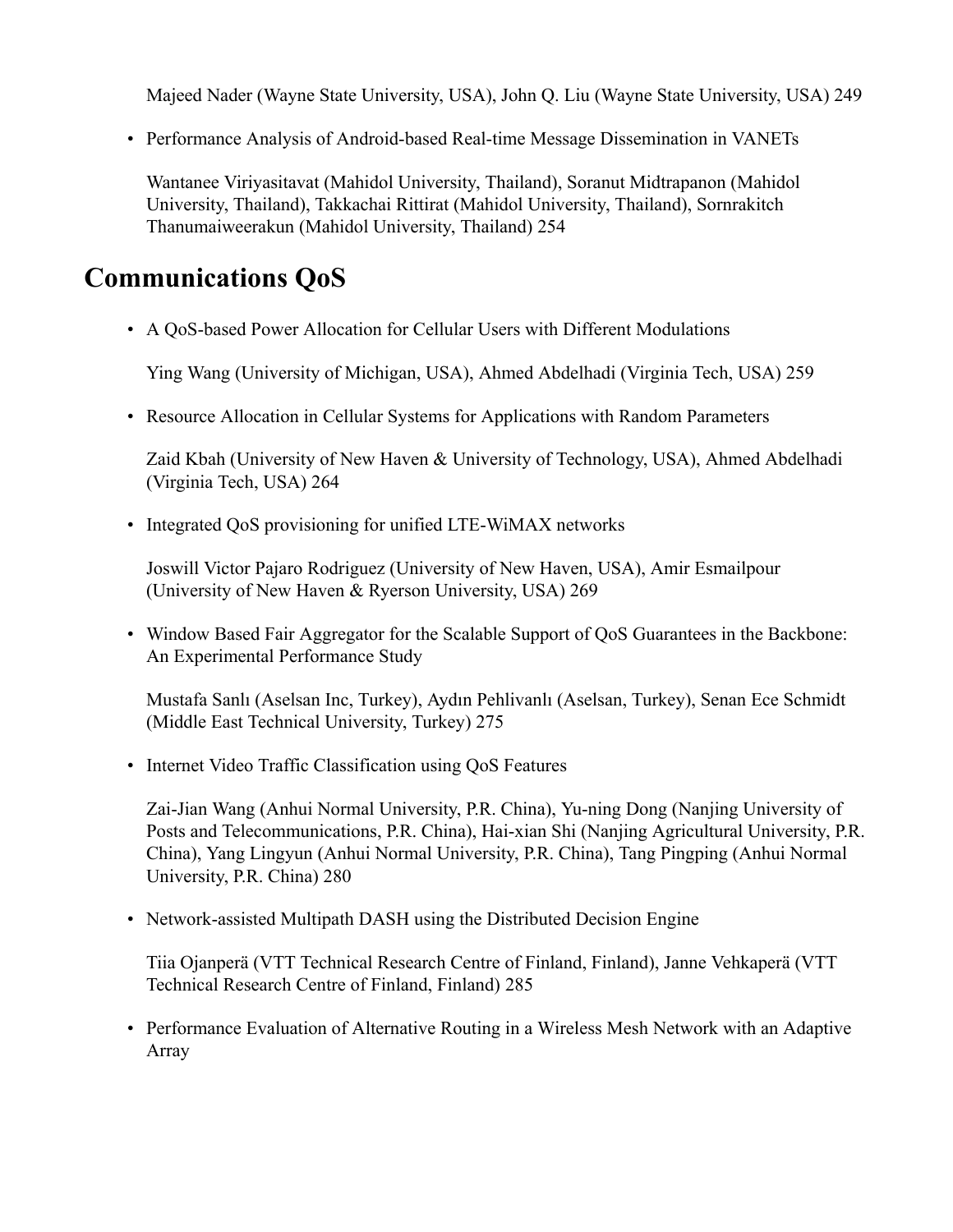Kosuke Suzuki (Hokkaido University, Japan), Toshihiko Nishimura (Hokkaido University, Japan), Takeo Ohgane (Hokkaido University, Japan), Yasutaka Ogawa (Hokkaido University, Japan) 291

#### **Wireless Communications II**

• High Performance Phase Rotated Spreading Codes for MC-CDMA

Zhiping Zhang (Wright State University, USA), Yang Qu (Wright State University, USA), Lin Zhang (Sun Yat-sen University & SYSU-CMU Shunde International Joint Research Institute, P.R. China), John Ellinger (Air Force Research Laboratory, USA), Zhiqiang Wu (Wright State University, USA) 297

• Performance Analysis of Diversity Combining Techniques in Double-Rayleigh Channels

Mohamed Lassaad Ammari (Université Laval, Canada), Sebastien Roy (University of Sherbrooke, Canada) 302

• On the performance of amplifier-aware dense networks: Finite block-length analysis

Behrooz Makki (Chalmers University of Technology, Sweden), Chao Fang (Chalmers University of Technology, Sweden), Tommy Svensson (Chalmers University of Technology, Sweden), Masoumeh Nasiri-Kenari (Sharif University of Technology, Iran) 308

• A Dynamic Forward Error Control Scheme for Video Streaming over Wireless Networks

Emilia Weyulu (Polytechnic of Namibia & Telecom Namibia, Namibia), Guy-Alain Lusilao-Zodi (Polytechnic of Namibia, Namibia) 313

• Energy-Efficient Full Diversity Unitary Space-Time Block Code Designs Using QR Decomposition

Eleanor Leung (McMaster University, Canada), Jian-Kang Zhang (McMaster University, Canada) 320

• Optimization of Codes for the Joint Viterbi Detector Decoder (JVDD)

Sari Shafidah (Data Storage Institute & Nanyang Technological University, Singapore), Kheong Sann Chan (Data Storage Institue, Singapore), Wang Ling Goh (Nanyang Technological University, Singapore) 325

• Echo Decomposition Based Time Delay Sensor with Sub-Sample Resolution

Raghuprasad Bettadapura (Virginia Tech, USA), A. A. (Louis) Beex (DSPRL - Wireless@VT & Virginia Tech, USA) 330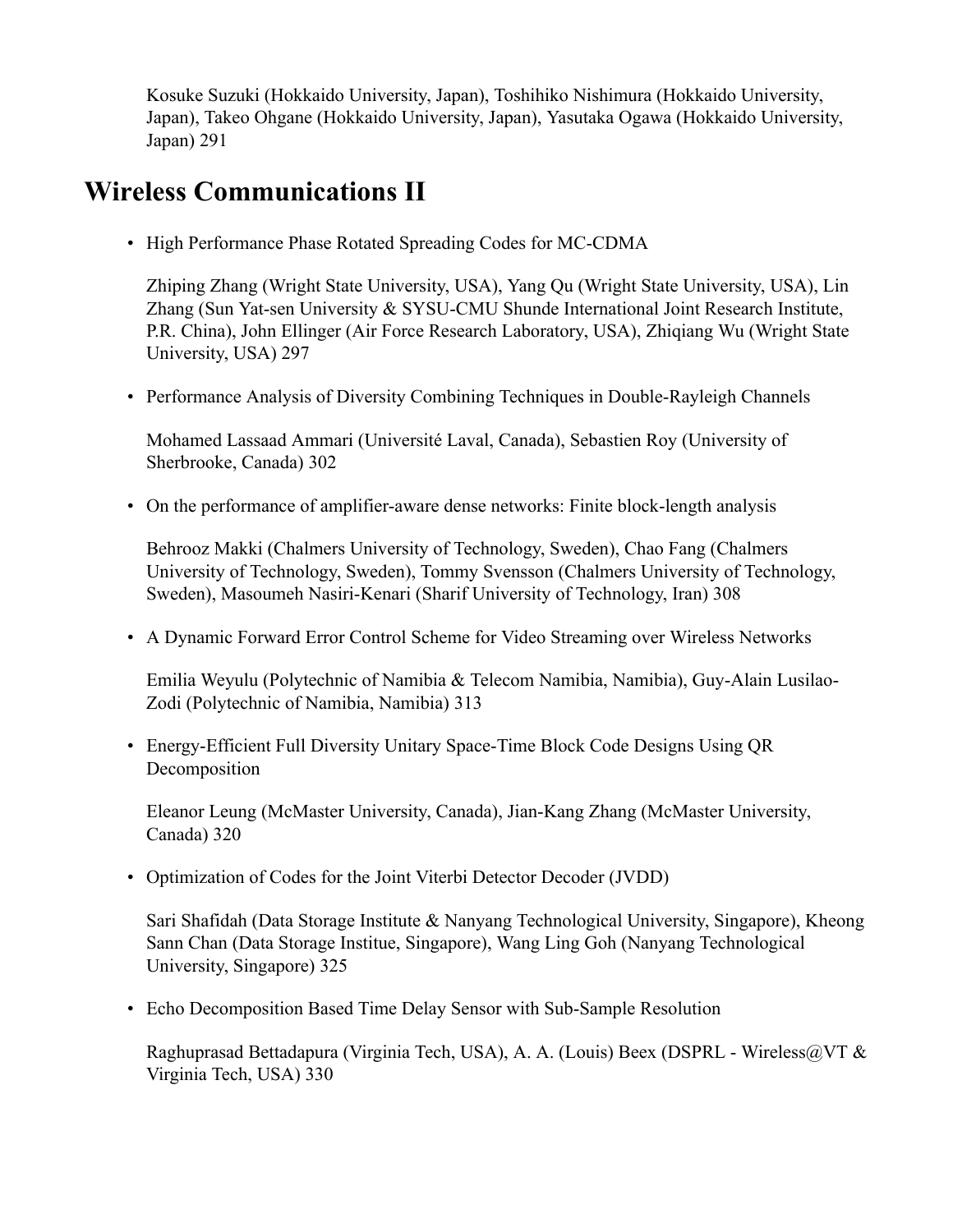#### **Optical Networks**

• Migration-Aware Protection Scheme for Optical Networks Evolving from Fixed grid to Flexible Grid

Xiaosong Yu (Beijing University of Posts and Telecommunications, P.R. China), Yongli Zhao (Beijing University of Posts and Telecommunications, P.R. China), Yuanlong Tan (Beijing University of Posts and Telecommunications, P.R. China), Guoying Zhang (China Academy of Telecom Research, P.R. China), Jie Zhang (Beijing University of Posts and Telecommunications, P.R. China) 335

• Software Defined Clustered-Optical Access Networking for Ubiquitous Data Center Optical Interconnection

Hui Yang (Beijing University of Posts and Telecommunications (BUPT), P.R. China), Jie Zhang (Beijing University of Posts and Telecommunications, P.R. China), Yongli Zhao (Beijng University of Posts and Telecommunications, P.R. China), Ji Yuefeng (Beijing University of Posts and Telecommunications, P.R. China), Young Lee (Huawei Technologies Co., Ltd, USA) 339

• CAPEX Optimization in Multi-Chassis Multi-Rate IP/Optical Networks

Mohammad Sheikh Zefreh (University of Toronto, Canada), Ali Tizghadam (University of Toronto & TELUS, Canada), Halima Elbiaze (University of Quebec at Montreal, Canada), Alberto Leon-Garcia (University of Toronto, Canada), Walter Miron (TELUS, Canada) 344

• Defragmentation Algorithm for Joint Dynamic and Static Routing Problems in Elastic Optical Networks with Unicast and Anycast Traffic

Michał Aibin (Wroclaw University Of Technology & Simon Fraser University, Poland), Krzysztof Walkowiak (Wroclaw University of Technology, Poland) 350

• Integrating 'State of the Network' Information into Impairment Model using Binary Logic **Operators** 

Maninder Singh (Guru Nanak Dev University, Amritsar, India), Maninder Lal Singh (Guru Nanak Dev University, Amritsar, India) 355

• Sigma-Delta PWM waveforms for optical front-hauling

Lorenzo Combi (DEIB Politecnico di Milano, Italy), Umberto Spagnolini (Politecnico di Milano, Italy) 360

• Ethernet signal transmission via VLC lighting LED link in a real network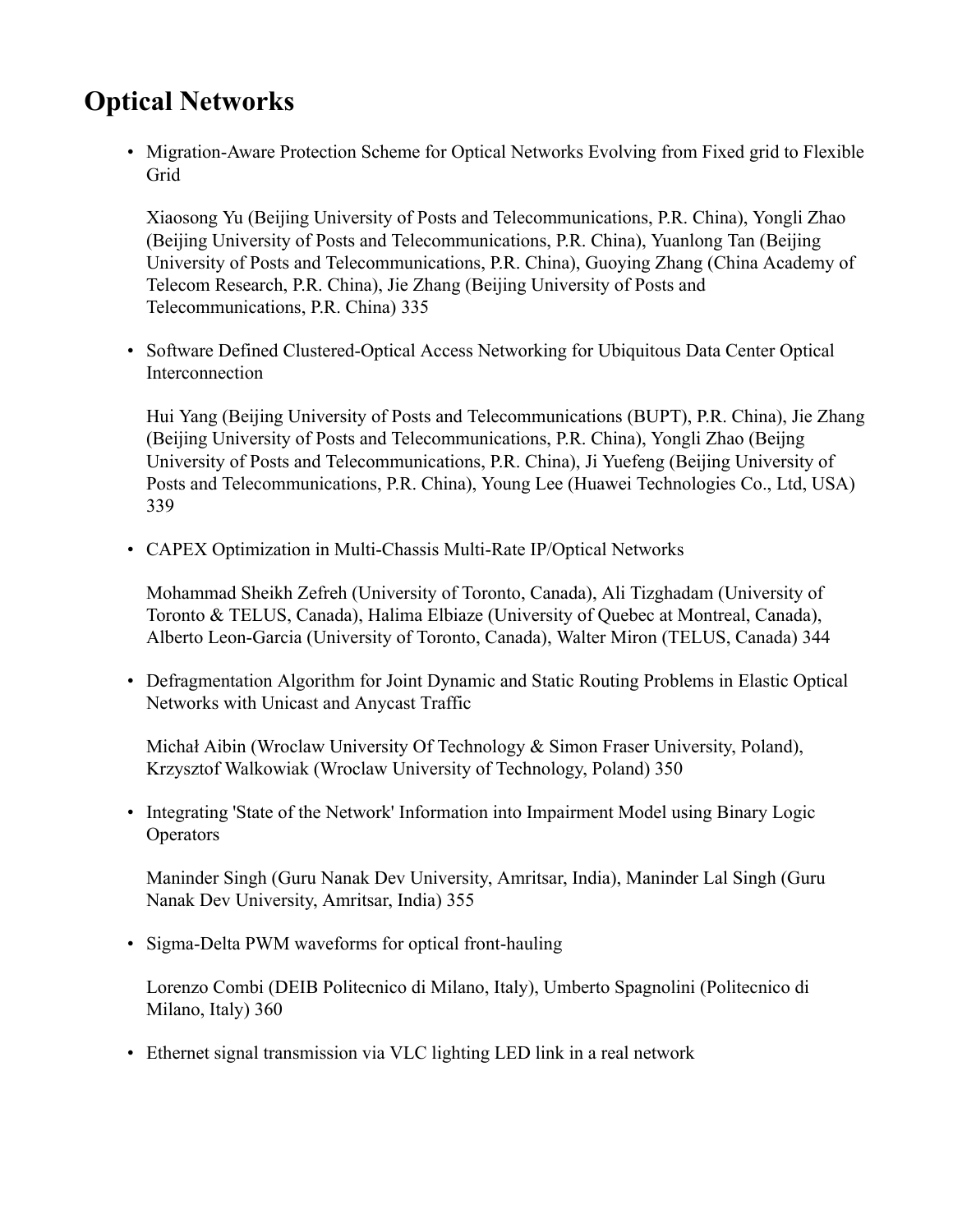Jerzy Siuzdak (Warsaw University of Technology, Poland), Lukasz Maksymiuk (Warsaw University of Technology, Poland), Piotr Zwierko (Warsaw University of Technology, Poland) 365

#### **Network Algorithms and Emerging Mobile Applications**

• Ergodic Capacity-based Energy Optimization Algorithm in Massive MIMO Systems

Peng Kou (Xidian University, P.R. China), Xiaohui Li (Xidian University, P.R. China), Ruohan Guo (Xidian University, P.R. China), Yongqiang Hei (Xidian University, P.R. China) 369

• Tree Search Based Configurable Joint Detection and Decoding Algorithms for MIMO Systems

Chien-Hao Huang (National Taiwan University of Science and Technology, Taiwan), Chia-Po Yu (National Taiwan University of Science and Technology, Taiwan), Chung-An Shen (National Taiwan University of Science and Technology, Taiwan) 374

• Controller placement algorithm to alleviate burdens on communication nodes

Genya Ishigaki (Soka University, Japan), Norihiko Shinomiya (Soka University, Japan) 379

• A Queue-length Based Distributed Scheduling for CSMA-driven Wireless Mesh Networks

Toshiki Takeda (Wakayama University, Japan), Takuya Yoshihiro (Wakayama University, Japan) 384

• Proactive Ethernet Congestion Control Based on Link utilization Estimation

Mahmoud Bahnasy (École de Technologie Supérieure (ÉTS) & Université du Québec à Montréal (UQAM), Canada), Bochra Boughzala (Ericsson Research, Canada), Halima Elbiaze (University of Quebec at Montreal, Canada), Brian Alleyne (Ericsson, USA), André Béliveau (Ericsson Canada, Canada), Chakri Padala (Ericsson, India) 390

• Cloud-based Community Services in Community Networks

Felix Freitag (Technical University of Catalonia, Spain), Roger Baig (Fundació Privada per a la Xarxa Oberta, Lliure i Neutral Guifi.net, Spain), Agusti Moll (Guifi.net, Spain), Leandro Navarro (Universitat Politècnica de Catalunya, Spain), Roger Pueyo Centelles (Fundació Privada per a la Xarxa Oberta, Lliure i Neutral Guifi.net, Spain), Vladimir Vlassov (KTH Royal Institute of Technology, Sweden) 396

• Twitter Structure as a Composition of Two Distinct Networks

Meng Tong (University at Buffalo, USA), Ameya M Sanzgiri (University at Buffalo, USA), Dimitrios Koutsonikolas (University at Buffalo, SUNY, USA), Shambhu Upadhyaya (University at Buffalo, USA) 401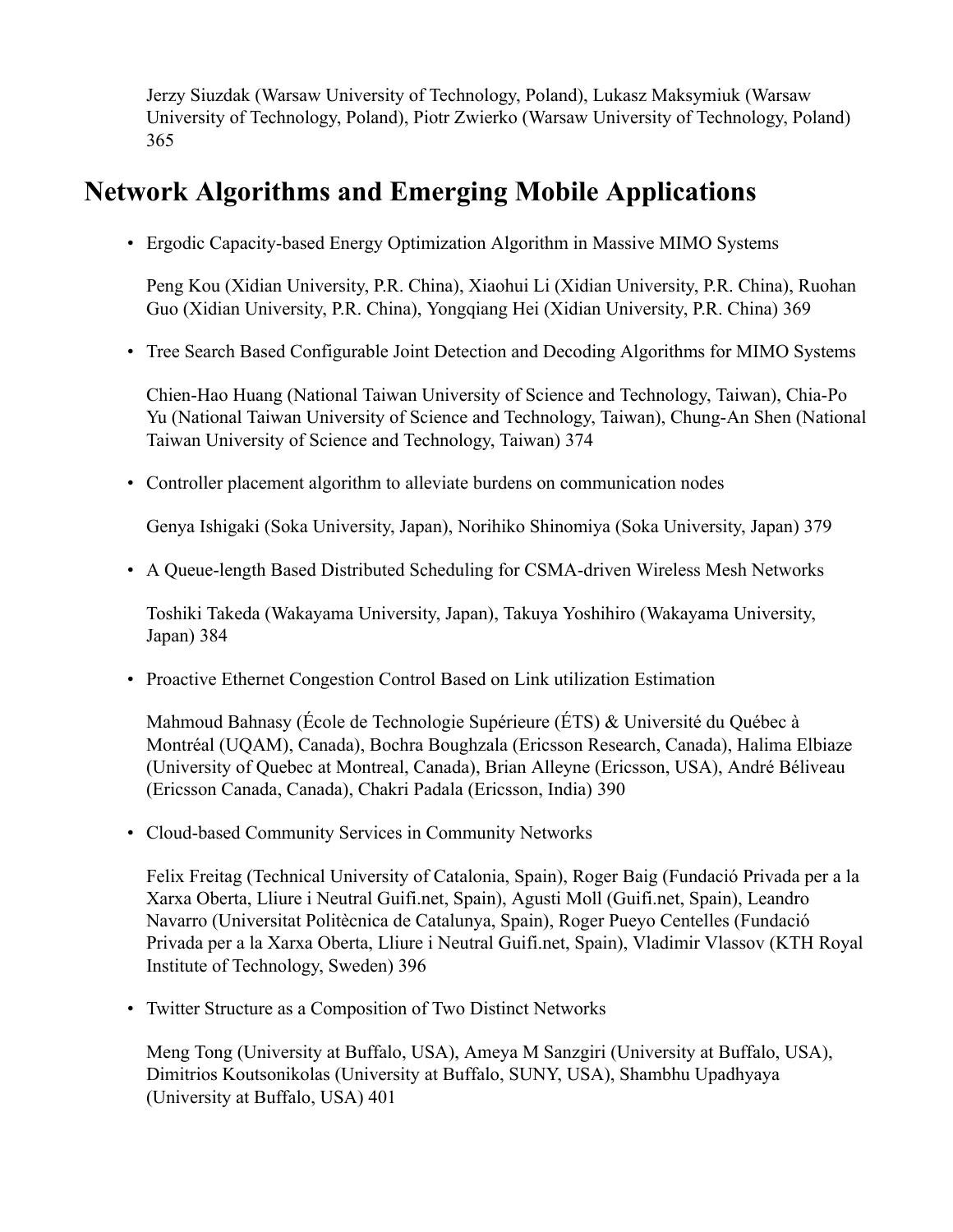• Smart and Connected e-Health Lab for Standards Validation and Conformance

Wei Liu (Georgia Gwinnett College, USA), Ek Park (CSU-Chico, USA), Udo R. Krieger (Otto-Friedrich-University Bamberg, Germany), Shi-sheng Zhu (Shantou University, Shantou Guangdong, P.R. China) 406

## **ICNC'16 Invited Symposium: 2016 International Conference on Computing, Networking and Communications (ICNC), Invited Symposium**

#### **Invited Talks I**

• 5G Today: Modulation Technique Alternatives

Ender Ayanoglu (University of California, Irvine, USA) 411

#### **Invited Talks II**

• COBANETS: A New Paradigm For Cognitive Communications Systems

Michele Zorzi (Università degli Studi di Padova, Italy), Andrea Zanella (University of Padova, Italy), Alberto Testolin (University of Padova, Italy), Michele De Filippo De Grazia (University of Padova, Italy), Marco Zorzi (University of Padova, Italy) 416

### **ICNC'16 CIS: 2016 International Conference on Computing, Networking and Communications, Communications and Information Security**

#### **Communications and Information Security**

• Randomized Positioning DSSS for Anti-Jamming Wireless Communications

Ahmad Alagil (University of South Florida, USA), Meshari Alotaibi (University of South Florida, USA), Yao Liu (University of South Florida, USA) 423

• Analysis and Characterisation of Botnet Scan Traffic

Angelos K. Marnerides (Liverpool John Moores University, United Kingdom), Andreas U. Mauthe (Lancaster University, United Kingdom) 429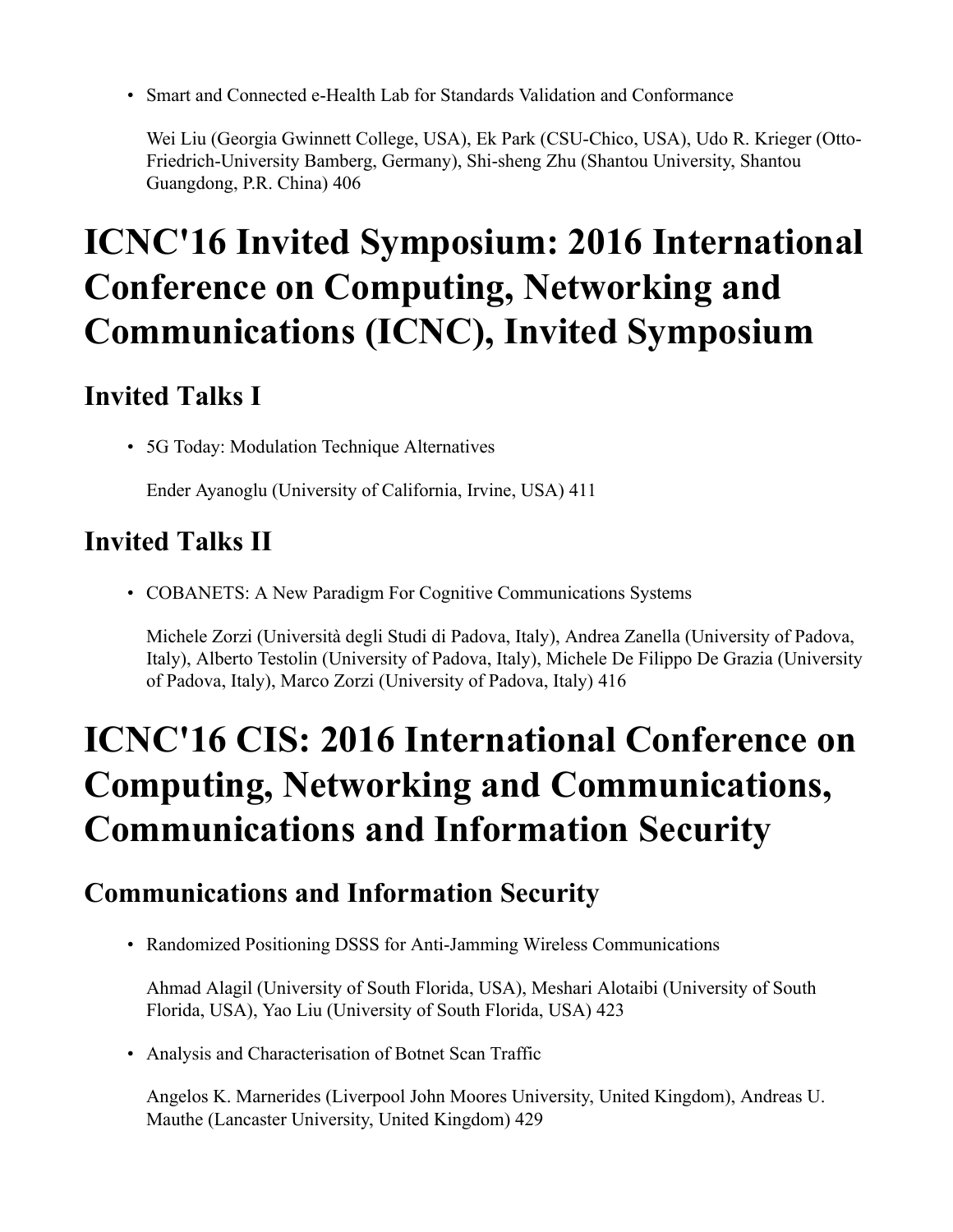• Watermarking for Detecting Freeloader Misbehavior in Software-Defined Networks

Younghee Park (San Jose State University, USA), Sang-Yoon Chang (Advanced Digital Sciences Center (ADSC), Singapore), Lavanya Krishnamurthy (San Jose State University, USA) 436

• Two for the price of one: A combined browser defense against XSS and clickjacking

Sudhakar Rao (IIT Bombay, India), Naman Jain (IIT Bombay, India), Nikhil Limaje (IIT Bombay, India), Mridul Jain (IIT Bombay, India), Abhilash Gupta (IIT Bombay, India), Bernard Menezes (IIT Bombay, India) 442

• Match-MORE: An Efficient Private Matching Scheme Using Friends-of-Friends' Recommendation

Fenghua Li (State Key Laboratory of Information Security, Institute of Information Engineering, CAS, P.R. China), Yuanyuan He (State Key Laboratory of Information Security, Institute of Information Engineering, CAS, P.R. China), Ben Niu (State Key Laboratory of Information Security, Institute of Information Engineering, CAS, P.R. China), Hui Li (Xidian University, P.R. China), Hanyi Wang (University of Science and Technology of China, P.R. China) 448

• Network Security Analyzing and Modeling based on Petri net and Attack tree for SDN

Linyuan Yao (Beijing JiaoTong University, P.R. China), Ping Dong (Beijing Jiaotong University, P.R. China), Tao Zheng (Beijing Jiaotong University, P.R. China), Hongke Zhang (Beijing Jiaotong University, P.R. China), Xiaojiang Du (Temple University, USA), Mohsen Guizani (QU, USA) 454

### **ICNC'16 CLD: 2016 International Conference on Computing, Networking and Communications, Cloud Computing and Big Data**

**Cloud Computing and Big Data**

#### **ICNC'16 SCSD: 2016 International Conference on Computing, Networking and**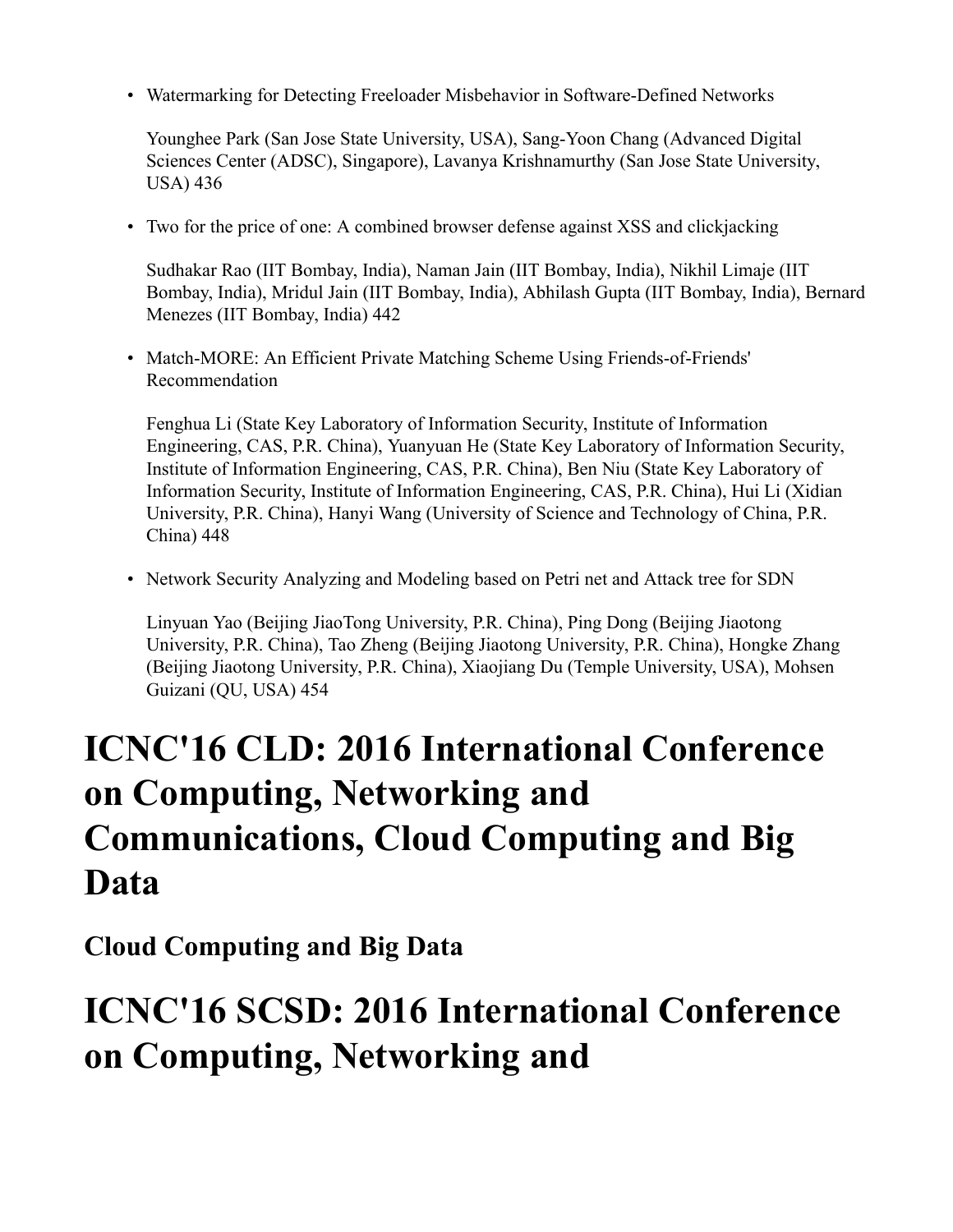### **Communications, Social Computing and Semantic Data Mining**

• Achieving Lightweight, Time-Specific and Secure Access Control in Cloud Storage

Yanchao Wang (State Key Laboratory of Information Security, Institute of Information Engineering, CAS, P.R. China), Fenghua Li (State Key Laboratory of Information Security, Institute of Information Engineering, CAS, P.R. China), Ben Niu (State Key Laboratory of Information Security, Institute of Information Engineering, CAS, P.R. China), Rongna Xie (Beijing Electronic Science and Technology Institute, P.R. China) 459

• Latent Fingerprint Matching in Large Databases Using High Performance Computing

Yenumula B Reddy (Grambling State University, USA) 464

• CloudPDB: A Light-weight Data Privacy Schema for Cloud-based Databases

Mehdi Bahrami (University of California Merced, USA), Mukesh Singhal (University of California at Merced, USA) 469

• Frequency-Minimal Moving Target Defense using Software-Defined Networking

Saptarshi Debroy (University of Missouri-Columbia, USA), Prasad Calyam (University of Missouri-Columbia, USA), Minh Nguyen (University of Missouri-Columbia, USA), Allen Stage (Humboldt State University, USA), Vladimir Georgiev (Southeast Missouri State University, USA) 474

• Selective Encryption and Component-Oriented Deduplication for Mobile Cloud Data Computing

Sejun Song (University of Missouri Kansas City, USA), Baek-Young Choi (University of Missouri - Kansas City, USA), Daehee Kim (University of Missouri-Kansas City, USA) 480

• A Light-Weight Forwarding Plane for Content Centric Networks

JJ Garcia-Luna-Aceves (University of California at Santa Cruz & Palo Alto Research Center, USA), Maziar Mirzazad Barijough (University of California, Santa Cruz, USA) 485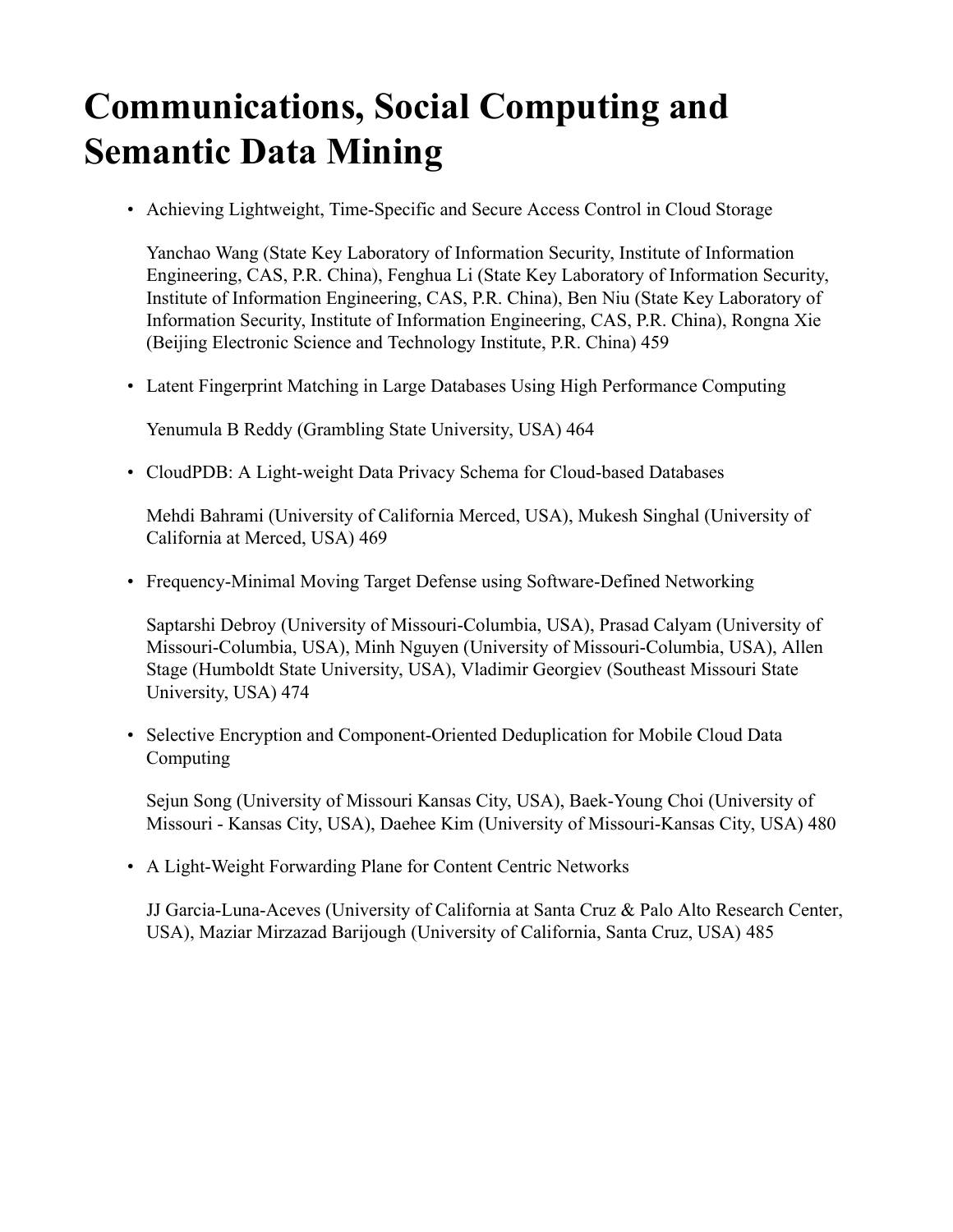### **ICNC'16 CQSM: 2016 International Conference on Computing, Networking and Communications, Communication QoS and System Modeling**

**Communication QoS and System Modeling**

### **ICNC'16: 2016 International Conference on Computing, Networking and Communications (ICNC)**

• Modeling 3D video traffic using a Markov Modulated Gamma Process

Savera Tanwir (NC State University, USA), Debanjana Nayak (North Carolina State University, USA), Harry Perros (North Carolina State University, USA) 492

• A New Highly Accurate Workload Model for Campus Email Traffic

Spyros Boukoros (Technical University of Darmstadt, Germany), Athina Kalampogia (Technical University of Crete, Greece), Polychronis Koutsakis (Murdoch University, Australia) 498

• Optimal Context-Aware Resource Allocation in Cellular Networks

Ahmed Abdelhadi (Virginia Tech, USA), T. Charles Clancy (Virginia Tech, USA) 505

• Hierarchical Traffic Engineering Based on Model Predictive Control

Tatsuya Otoshi (Osaka University, Japan), Yuichi Ohsita (Osaka University, Japan), Masayuki Murata (Osaka University, Japan), Yousuke Takahashi (NTT, Japan), Keisuke Ishibashi (NTT, Japan), Kohei Shiomoto (NTT, Japan), Tomoaki Hashimoto (Osaka Institute of Technology, Japan) 510

• Packet Delay, Loss and Reordering in IPv6 World: A Case Study

Fuliang Li (Northeastern University, P.R. China), Xingwei Wang (Northeastern University, P.R. China), Tian Pan (Tsinghua University, P.R. China), Jiahai Yang (Tsinghua University, P.R. China) 517

• Information Service Pricing Competition in Internet-of-Vehicle (IoV)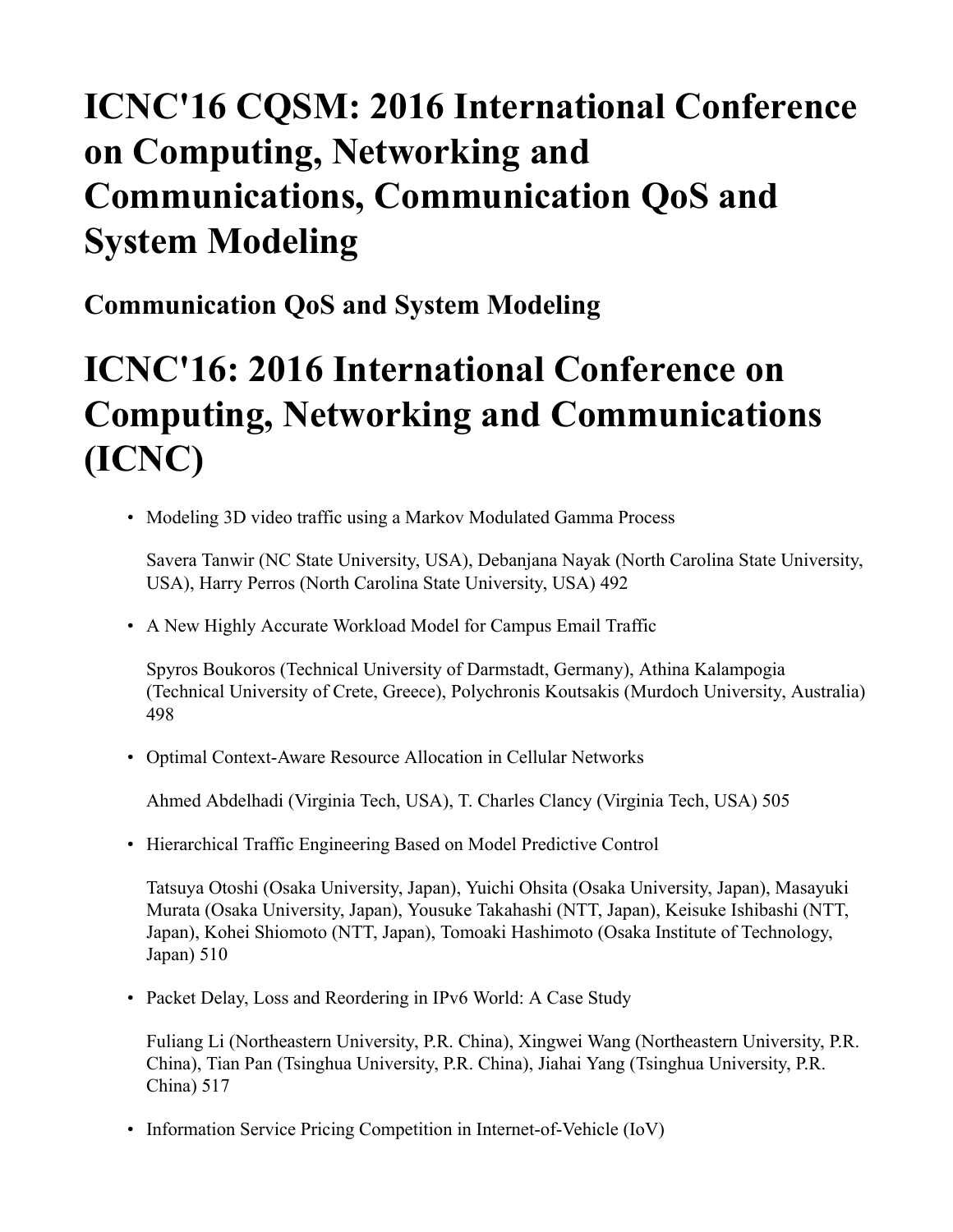Hoang Thai Dinh (Nanyang Technological University, Singapore), Dusit Niyato (Nanyang Technological University, Singapore) 523

### **ICNC'16 Invited Symposium: 2016 International Conference on Computing, Networking and Communications (ICNC), Invited Symposium**

#### **Invited Talks III**

• Users Association in Small Cell Networks with Massive MIMO

Radwa Aly Sultan (University of Houston, USA), Lingyang Song (Peking University, P.R. China), Karim G Seddik (American University in Cairo, Egypt), Zhu Han (University of Houston, USA) 528

### **ICNC'16 WN: 2016 International Conference on Computing, Networking and Communications, Wireless Networks**

#### **Invited Talks IV**

• Concurrent-MAC: Increasing Concurrent Transmissions in Dense Wireless LANs

Ghazale Hosseinabadi (University of Illinois at Urbana-Champaign, USA), Nitin Vaidya (University of Illinois at Urbana-Champaign, USA) 533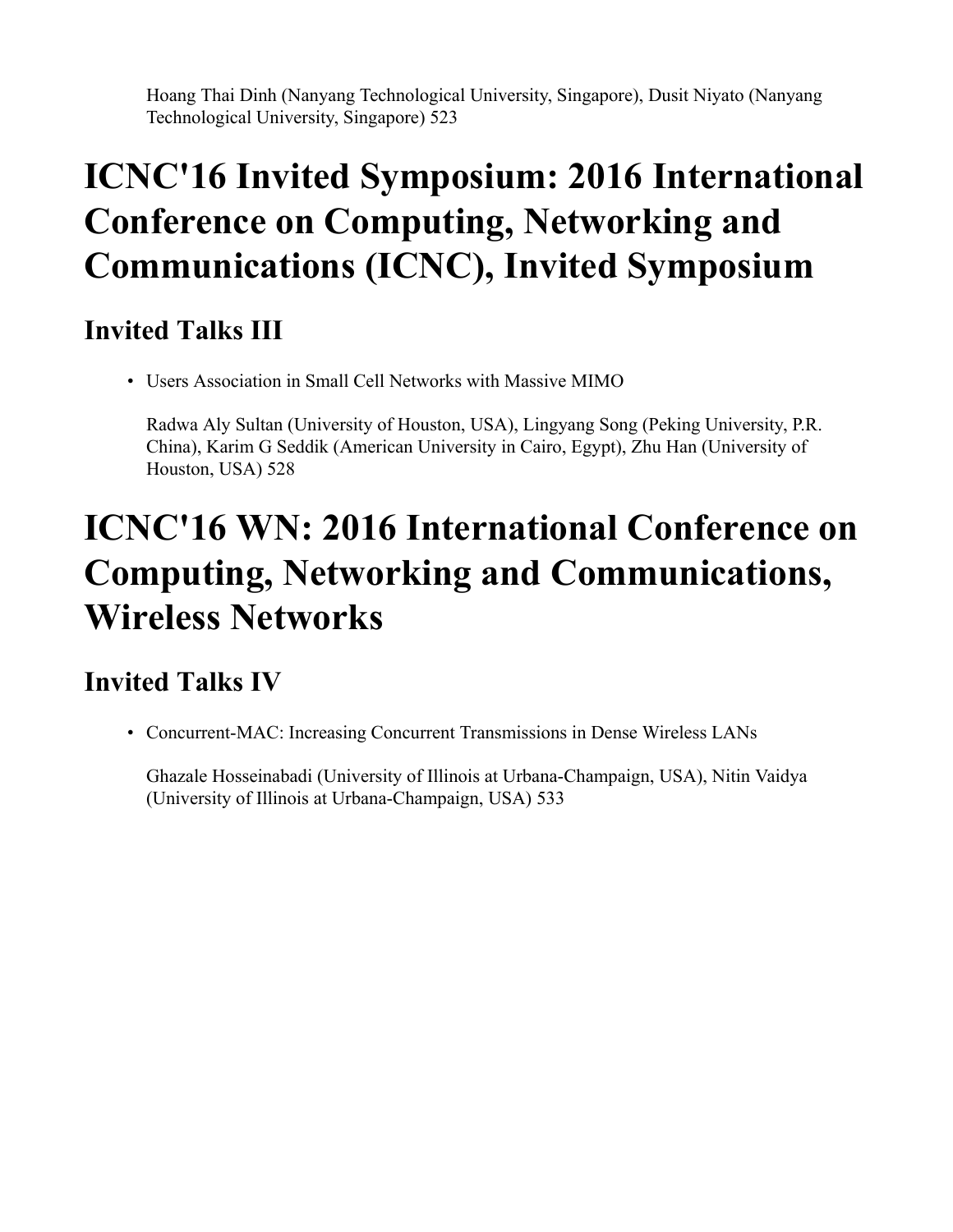### **ICNC'16 WCS: 2016 International Conference on Computing, Networking and Communications, Wireless Communications Symposium**

**Communications and Information Security & Wireless Communications Symposium**

### **ICNC'16 CIS: 2016 International Conference on Computing, Networking and Communications, Communications and Information Security**

• Design of Uniquely Factorable Hexagonal Constellations for Noncoherent SIMO Systems

Jian-Kang Zhang (McMaster University, Canada), Eleanor Leung (McMaster University, Canada) 538

• Performance Bounds for MRC and SC Over Nakagami-m Fading Channels With Arbitrary **Correlation** 

Bingcheng Zhu (Southeast University, P.R. China), Fan Yang (University of British Columbia, Canada), Julian Cheng (University of British Columbia, Canada), Lenan Wu (Southeast University, P.R. China) 543

• Privacy-Aware Mobile Sensing in Vehicular Networks

Mingming Guo (Florida International University, USA), Niki Pissinou (Florida International University, USA), Sitharama Iyengar (Florida International University, USA) 549

• Protection of Location Privacy in Continuous LBSs against Adversaries with Background Information

Ben Niu (State Key Laboratory of Information Security, Institute of Information Engineering, CAS, P.R. China), Sheng Gao (Central University of Finance and Economics, P.R. China), Fenghua Li (State Key Laboratory of Information Security, Institute of Information Engineering, CAS, P.R. China), Hui Li (Xidian University, P.R. China), Zongqing Lu (The Pennsylvania State University, USA) 554

• How to Enhance the Immunity of LTE Systems against RF Spoofing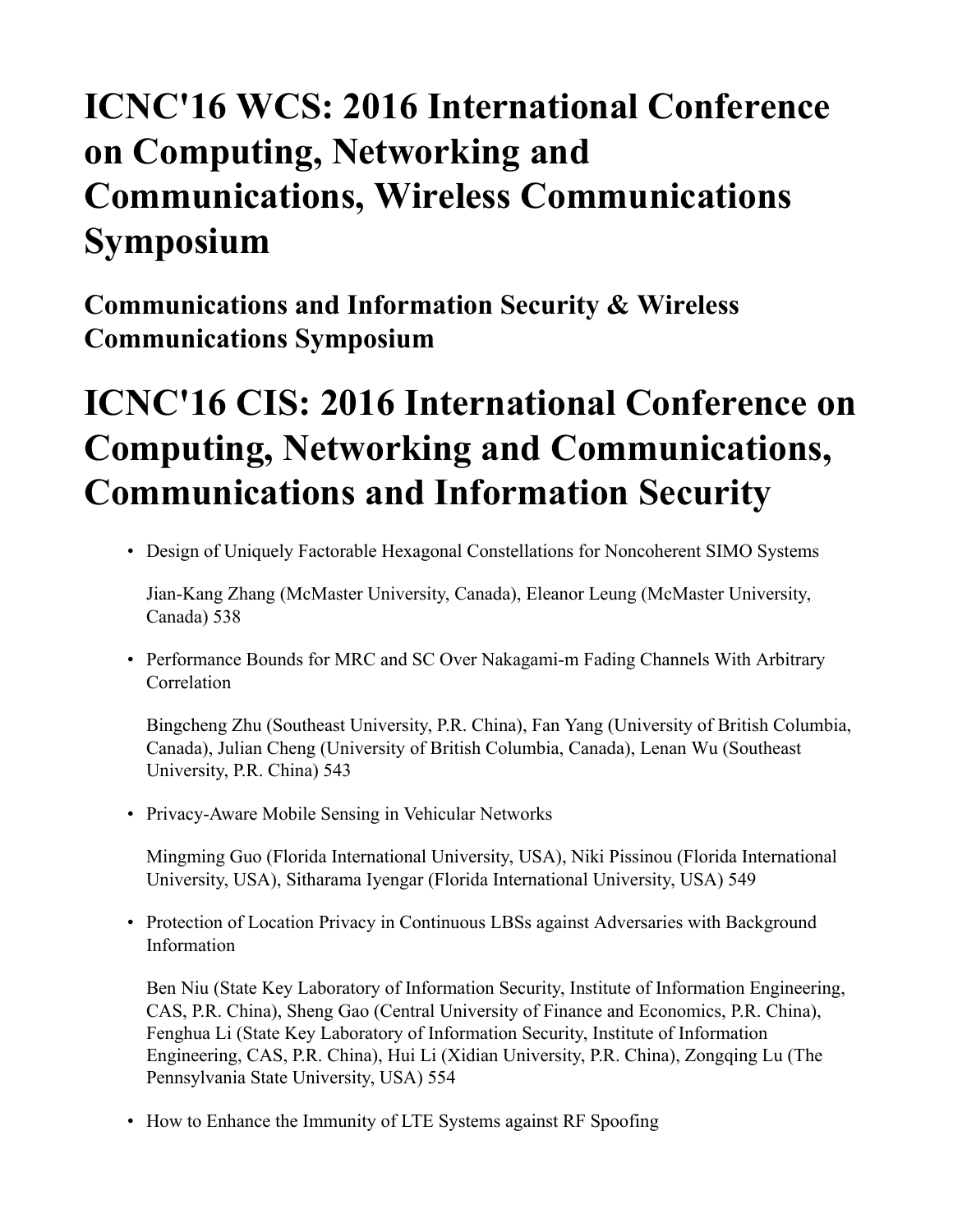Mina Labib (Virginia Tech, USA), Vuk Marojevic (Virginia Tech, USA), Jeffrey Reed (Virginia Tech, USA), Amir I Zaghloul (US Army Research Laboratory & Virginia Tech, USA) 560

• BAN-Trust: An Attack-Resilient Malicious Node Detection Scheme for Body Area Networks

Wenjia Li (New York Institute of Technology, USA), Xianshu Zhu (Dataminr, Inc., USA) 565

### **ICNC'16 COG: 2016 International Conference on Computing, Networking and Communications, Cognitive Computing and Networking**

**Cognitive Computing and Networking & Optical and Grid Networking**

## **ICNC'16 OGN: 2016 International Conference on Computing, Networking and Communications, Optical and Grid Networking**

• Connectivity and Rendezvous in Distributed DSA Networks

Osama A.H. Al-Tameemi (University of Central Florida, USA), Ayad Al-Rumaithi (University of Central Florida, USA), Mainak Chatterjee (University of Central Florida, USA), Kevin Kwiat (Air Force Research Laboratory, USA), Charles A Kamhoua (Air Force Research Laboratory & Information Directorate, USA) 570

• QoE-Based Resource Allocation for Mixed Services over Cognitive Radio Networks

Bin Liu (University of Science and Technology of China, P.R. China), Lei He (University of Science and Technology of China, P.R. China) 577

• Cooperative Cognitive Radio Network with Energy Harvesting: Stability Analysis

Ramy Amer (NTI of Egypt, Egypt), Amr El-Sherif (Alexandria University, Egypt), Hanaa Abd El Aziz Ebrahim (National Telecom. Institute, Egypt), Amr Mokhtar (Egypt, Egypt) 582

• Mixed Signal Detection and Carrier Frequency Estimation based on Spectral Coherent Features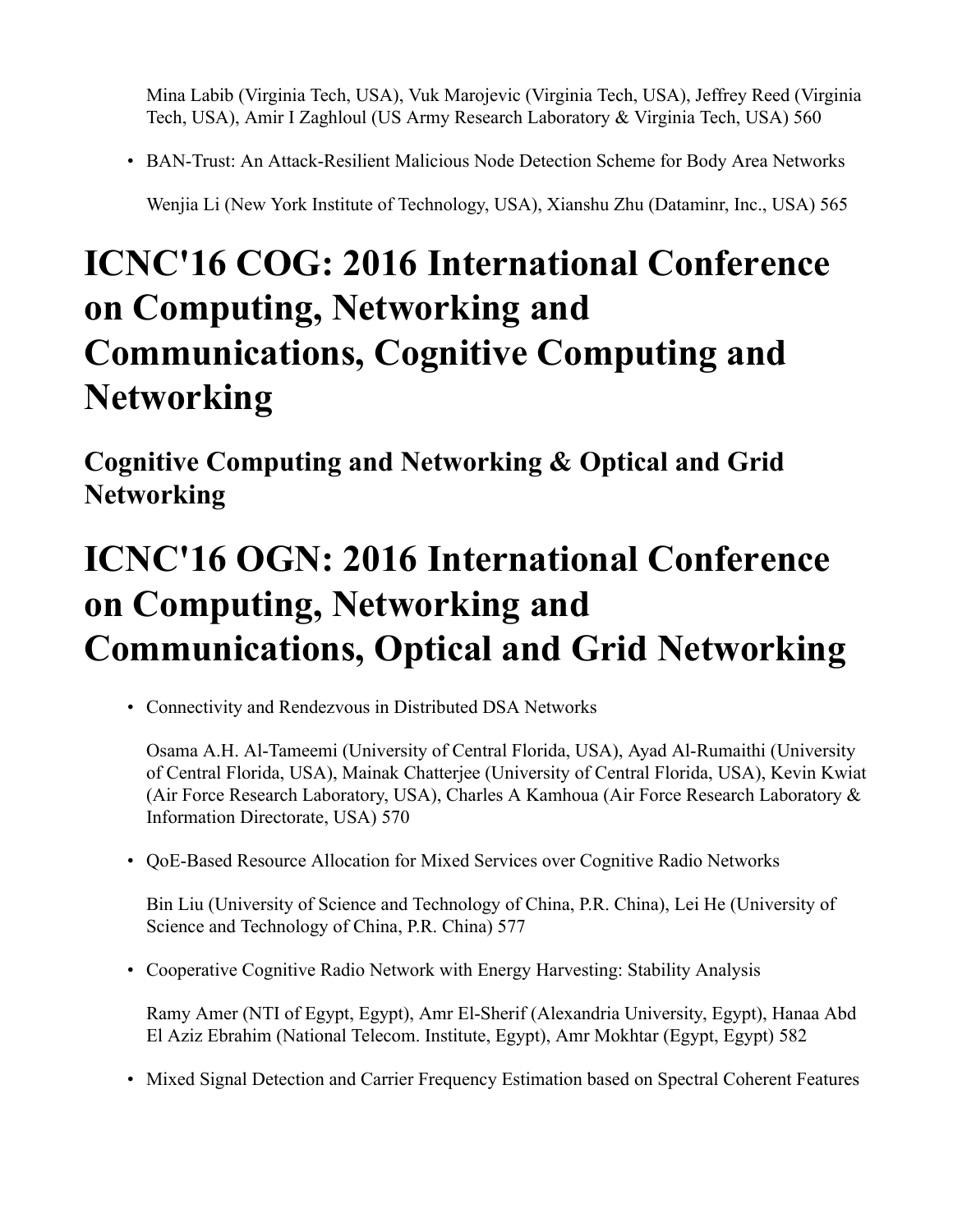Dong Li (Wright State University, USA), Lin Zhang (Sun Yat-sen University & SYSU-CMU Shunde International Joint Research Institute, P.R. China), Zhiqiang Liu (Naval Research Laboratory, USA), Zhiqiang Wu (Wright State University, USA), Zhiping Zhang (Wright State University, USA) 589

• Recent Results on Correlated Lognormal Atmospheric Turbulence Channels

Fan Yang (University of British Columbia, Canada), Julian Cheng (University of British Columbia, Canada) 594

• Routing and Spectrum Assignment for 1+1:1 Lightpath Services in Elastic Optical Networks

Hong Guo (Soochow University, P.R. China), Gangxiang Shen (Soochow University, P.R. China), Sanjay Kumar Bose (I.I.T. Guwahati, India) 600

### **ICNC'16 WCS: 2016 International Conference on Computing, Networking and Communications, Wireless Communications Symposium**

#### **Wireless Communications Symposium**

• Optimal Power Allocation for Energy Harvesting Cognitive Radio Networks with Primary Rate Protection

Hui Liang (Jilin University, P.R. China), Xiaohui Zhao (Jilin University, P.R. China) 606

• System-level simulations for multi-hop D2D communications overlay LTE networks

Lili Wei (Intel Corporation, USA), Apostolos Papathanassiou (Intel Corporation & Intel Platform Engineering Group, USA), Clara (Qian) Li (Intel Corporation, USA), Geng Wu (Intel Corporation, USA) 612

• Lifetime Maximization via Optimal Coordinator Deployment for Wireless Body Area Network

Feng Wang (Jilin University, P.R. China), Fengye Hu (Jilin University, P.R. China), Wei Xiong (Jilin University, P.R. China), Shanshan Wang (Jilin University, P.R. China) 617

• Traffic-Aware Backoff Design for IEEE 802.11(ac)

Chun-Hao Liu (University of California, Los Angeles, USA), Danijela Cabric (University of California Los Angeles, USA) 622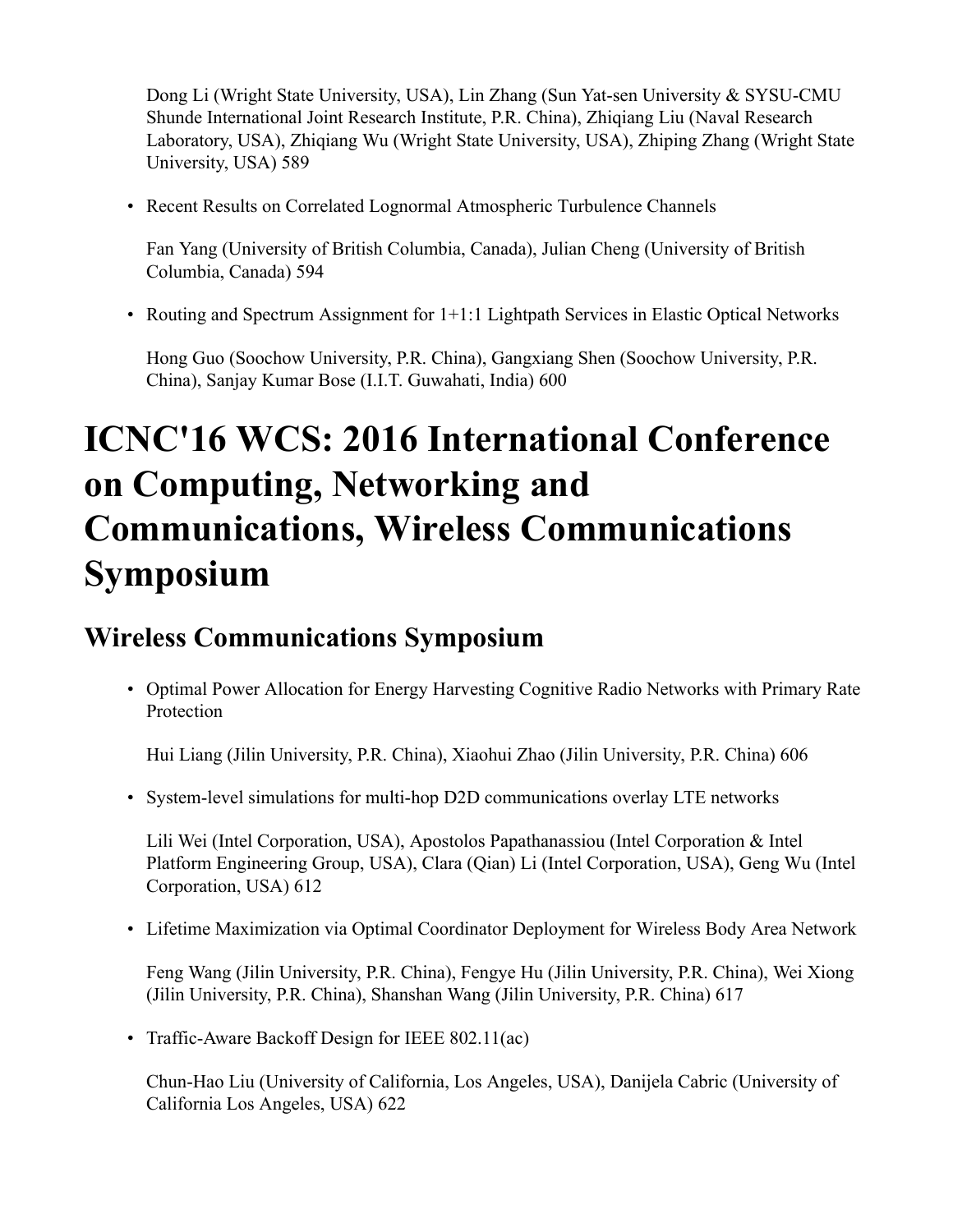• Resource Allocation for Relay-aided OFDMA Networks with Constraints on Queue Stability

Sara Lakani (Ecole de Technologie Superieure, Canada), Francois Gagnon (Ecole de Technologie Superieure, Canada) 628

• Energy-Efficient Mobile Association in Device-to-Device-Enabled Heterogeneous Networks

Sa Xiao (University of Electronic Science and Technology of China, P.R. China), Xiangwei Zhou (Louisiana State University, USA), Daquan Feng (Singapore University of Technology and Design, Singapore), Yi Yuan-Wu (Orange Labs, France), Geoffrey Li (Georgia Tech, USA), Guo Wei (National Communication Technology Key LAB, P.R. China) 635

### **ICNC'16 MCC: 2016 International Conference on Computing, Networking and Communications (ICNC), Multimedia Computing and Communications**

**Multimedia Computing and Communications & Internet Services and Applications**

### **ICNC'16 ISA: 2016 International Conference on Computing, Networking and Communications, Internet Services and Applications**

• Flow Embedding in the Data Plane of Multimedia IP Communications

Lilin Zhang (University of Toronto, Canada), Ali Tizghadam (TELUS & University of Toronto, Canada), Hadi Bannazadeh (University of Toronto, Canada), Alberto Leon-Garcia (University of Toronto, Canada) 640

• A Novel Metadata Extraction Method for Surveillance Video

Ran Zheng (Huazhong University of Science and Technology, P.R. China), Long Chen (Huazhong University of Science and Technology, P.R. China), Hai Jin (Huazhong University of Science and Technology, P.R. China), Lei Zhu (Huazhong University of Science and Technology, P.R. China), Qin Zhang (Huazhong University of Science and Technology, P.R. China) 646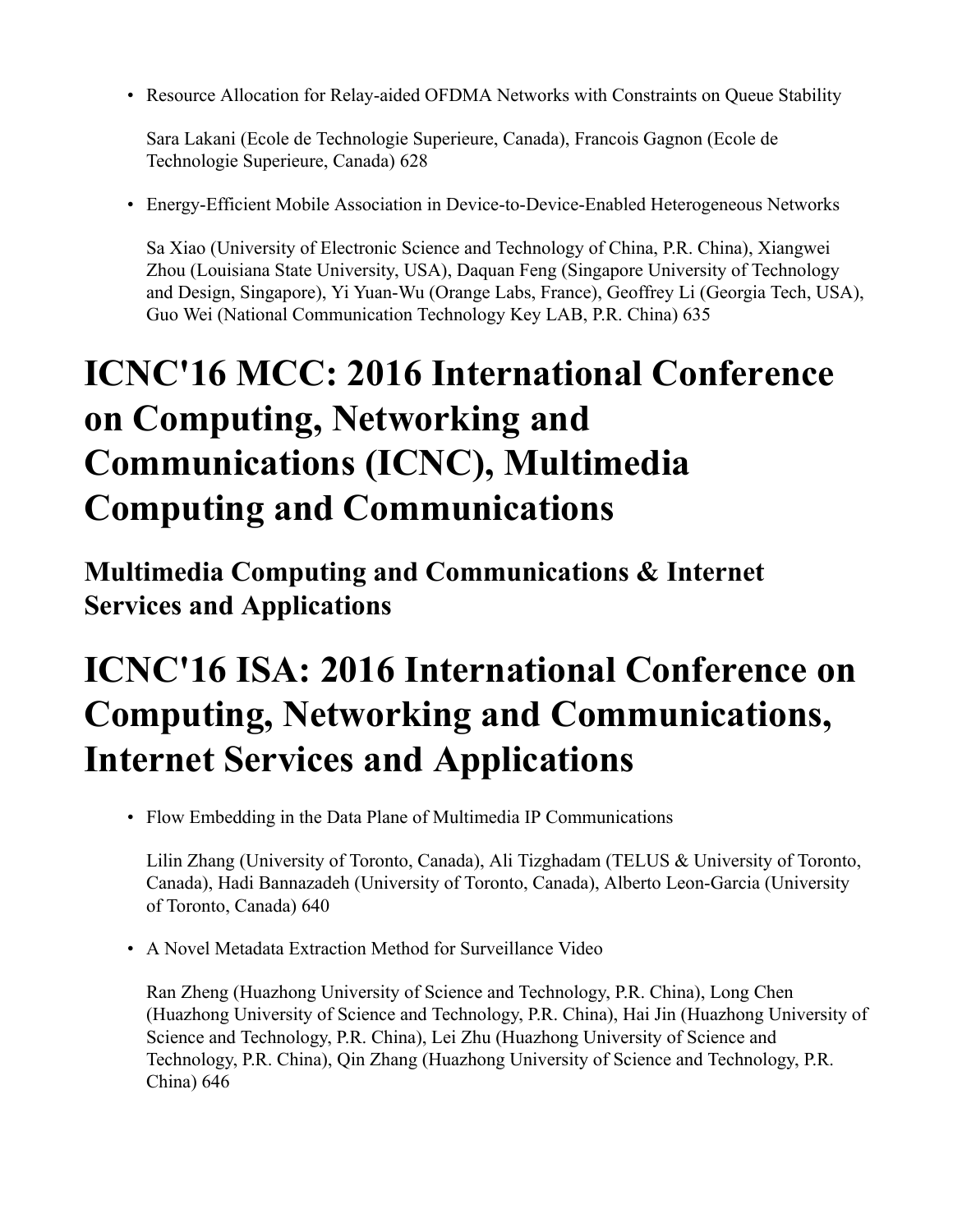• On the Scalability and Effectiveness of a Cache Pollution based DoS Attack in Information Centric Networks

Jeffery Gouge (University of North Florida, USA), Anand Seetharam (California State University Monterey Bay, USA), Swapnoneel Roy (University of North Florida, USA) 651

• Fighting Fire with Fire: Eliminating Standing Queues with Large UDP Packet Floods

Michael Welzl (University of Oslo, Norway), Stein Gjessing (University of Oslo & Simula Research Lab., Norway), Haakon Jahre (University of Oslo, Norway) 656

• Performance Considerations of Network Functions Virtualization using Containers

Jason Anderson (Clemson University, USA), Udit Agarwal (Clemson University, USA), Hongda Li (Clemson University, USA), Hongxin Hu (Clemson University, USA), Craig Lowery (Dell, USA), Amy Apon (Clemson, USA) 661

### **ICNC'16 OGN: 2016 International Conference on Computing, Networking and Communications, Optical and Grid Networking**

#### **Optical and Grid Networking**

• Progressive Recovery For Network Virtualization After Large-Scale Disasters

Mahsa Pourvali (USF, USA), Kaile Liang (University of New Mexico, USA), Feng Gu (University of New Mexico, USA), Hao Bai (University of South Florida, USA), Khaled Bashir Shaban (Qatar University & College of Engineering, Qatar), Samee U. Khan (North Dakota State University, USA), Nasir Ghani (University of South Florida, USA) 668

• QoT-aware Multicast Provisioning Using Column Generation in Mixed-Line-Rate Optical **Networks** 

Fen Zhou (University of Avignon, France), Amine Ait Ouahmed (University of Avignon, France), Azeddine Cheref (University of Avignon, France) 673

• Minimum Cost Deployment of Radio and Transport Resources in Centralized Radio Architectures

Federico Tonini (Università di Bologna, Italy), Matteo Fiorani (KTH Royal Institute of Technology, Sweden), Marija Furdek (KTH Royal Institute of Technology, Sweden), Lena Wosinska (KTH Royal Institute of Technology, Sweden), Carla Raffaelli (University of Bologna, Italy), Paolo Monti (KTH Royal Institute of Technology, Sweden) 678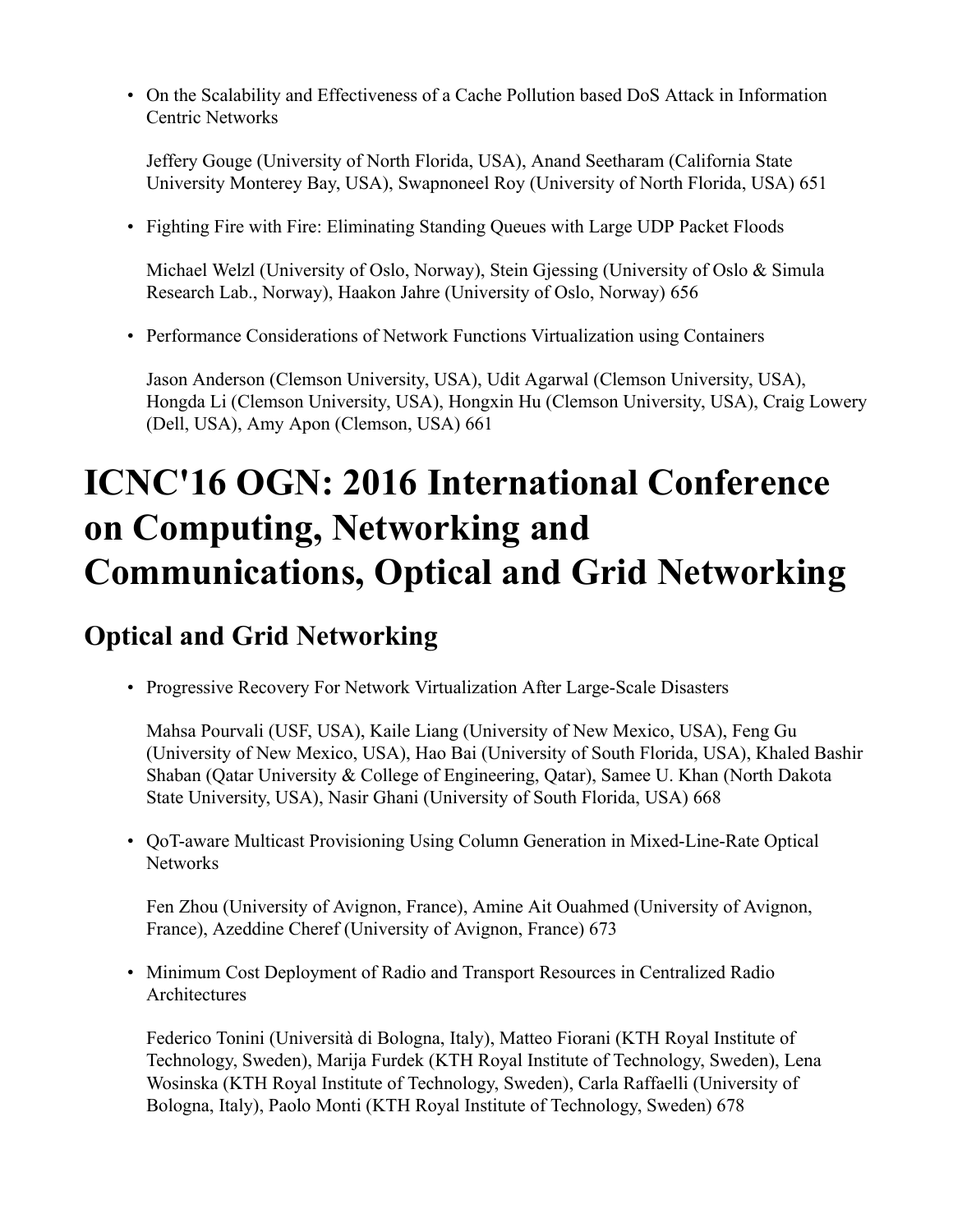• Incorporating Network Coding to Formulate Multicast Sessions in Elastic Optical Networks

Lulu Yang (University of Science and Technology of China, P.R. China), Long Gong (University of Science and Technology of China, P.R. China), Zuqing Zhu (University of Science and Technology of China, P.R. China) 683

• Demonstration of Multi-Domain Spectrum Defragmentation with Minimum Controller-Participation Degree in Elastic Optical Networks

Yajie Li (Beijing University of Posts and Telecommunications, P.R. China), Yongli Zhao (Beijing University of Posts and Telecommunications, P.R. China), Jie Zhang (Beijing University of Posts and Telecommunications, P.R. China), Xiaosong Yu (Beijing University of Posts and Telecommunications, P.R. China), Guoying Zhang (China Academy of Information and Communication Technology, P.R. China), Yina Song (Beijing University of Posts and Telecommunications, P.R. China), Guangbin Li (Beijing University of Posts and Telecommunications, P.R. China) 688

• Optical Power Control to Efficiently Handle Flex-Grid Spectrum Gain over Existing Fixed-Grid Networks Infrastructures

Mohamad Kanj (B-com, France), Esther Le Rouzic (Orange Labs, France), Djamel Amar (Institut Mines-Télécom/Telecom SudParis & Orange Labs, France), Jean-Luc Auge (Orange Labs, France), Bernard Cousin (University of Rennes 1 & IRISA Research Laboratory, France), Nicolas Brochier (Orange Labs, France) 693

### **ICNC'16 WCS: 2016 International Conference on Computing, Networking and Communications, Wireless Communications Symposium**

#### **Wireless Communications Symposium**

• Secrecy-Throughput-Optimal Artificial Noise Design Against Randomly Located Eavesdroppers

Tong-Xing Zheng (Xi'an Jiaotong Unviersity, P.R. China), Hui-Ming Wang (Xi'an Jiaotong University, P.R. China), Rui Huang (Xi'an Jiaotong University, P.R. China), Pengcheng Mu (Xi'an Jiaotong University, P.R. China) 700

• Diversity of distributed linear convolutive space-time codes on fast fading Rayleigh channels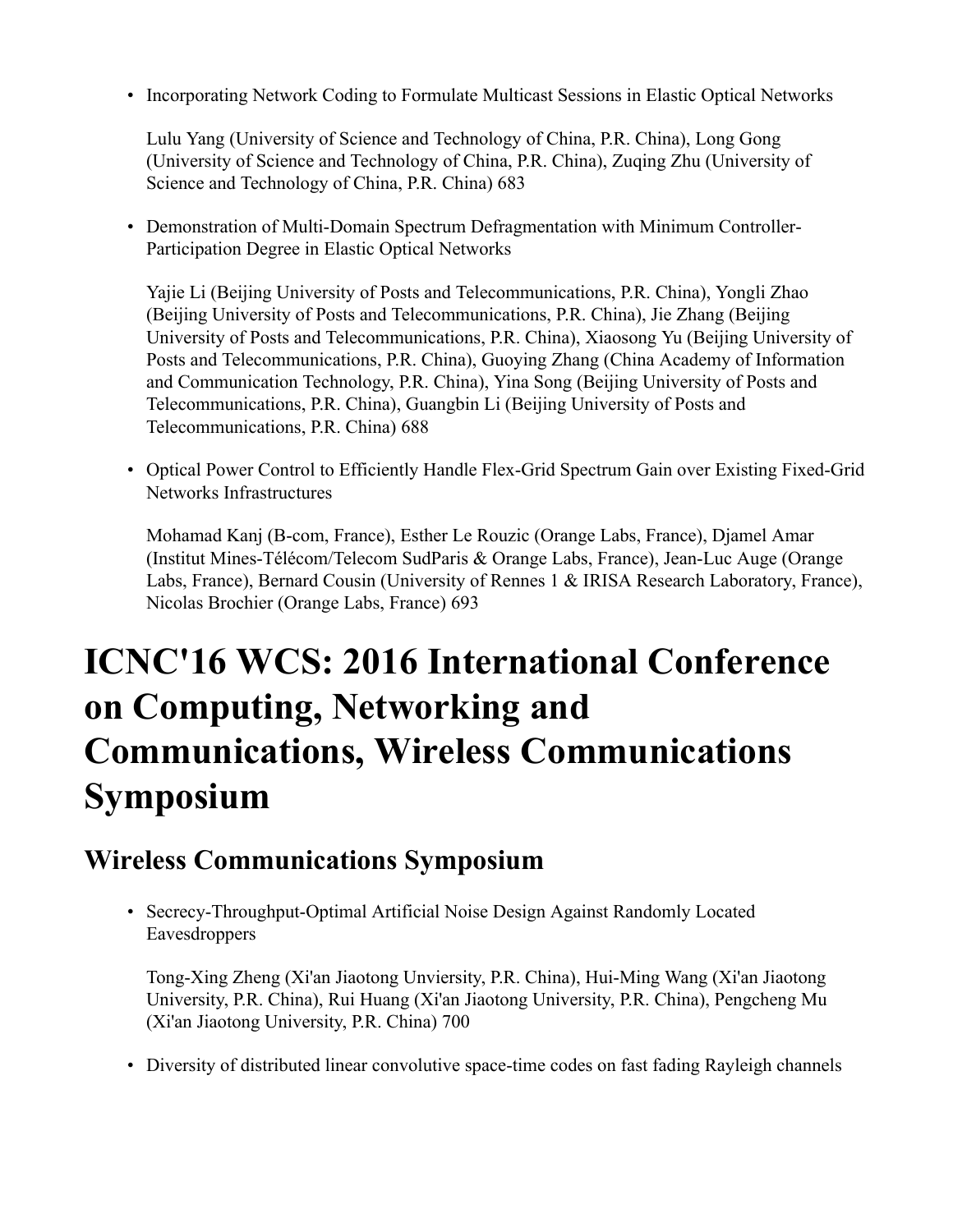Yi Liu (Xidian University, P.R. China), Bo Pang (School of Telecommunications Engineering, P.R. China), Yue Zhang (Xidian University, P.R. China), Ce Kang (Xidian University, P.R. China) 705

• Joint Source-Channel Decoding for LDPC-coded Error-Corrupted Binary Markov Sources

Zribi Amin (Higher Institute of Communication Technology & Telecom Bretagne, Tunisia), Tad Matsumoto (Japan Advanced Institute of Science and Technology, Japan), Ramesh Mahendra Pyndiah (Institut Telecom/TELECOM Bretagne, France) 710

• Optimal User Association and Resource Allocation for Device-to-Device Communications Underlaying Cellular Networks

Liping Qian (Zhejiang University of Technology, P.R. China), Yuan Wu (Zhejiang University of Technology, P.R. China), Liang Huang (Zhejiang University of Technology, P.R. China), Wei Zhang (The University of New South Wales, Australia) 716

• Multi-Objective Beamforming for Energy-Efficient SWIPT Systems

Shiyang Leng (The Pennsylvania State University, USA), Derrick Wing Kwan Ng (University of New South Wales, Australia), Nikola Zlatanov (Monash University, Australia), Robert Schober (University of British Columbia, Canada) 722

• Estimating Cross-Channel Gain without Using Backhaul Link in Two-Tier Heterogeneous **Networks** 

Xiaoning Huang (University of Electronic Science and Technology of China (UESTC), P.R. China), Liying Li (University of Electronic Science and Technology of China, P.R. China), Guodong Zhao (University of Electronic Science and Technology of China (UESTC), P.R. China), Zhi Chen (University of Electronic Science and Technology of China & University of California, Riverside, P.R. China) 729

#### **ICNC'16 WN: 2016 International Conference on Computing, Networking and Communications, Wireless Networks**

#### **Wireless Networks**

• OUS: Optimal User Selection in MU-MIMO WLAN

Yizirui Zhou (Institute of Computing Technology, Chinese Academy of Sciences, P.R. China), Anfu Zhou (Institute of Computing Technology, Chinese Academy of Sciences, P.R. China), Min Liu (Institute of Computing Technology, Chinese Academy of Sciences, P.R. China) 734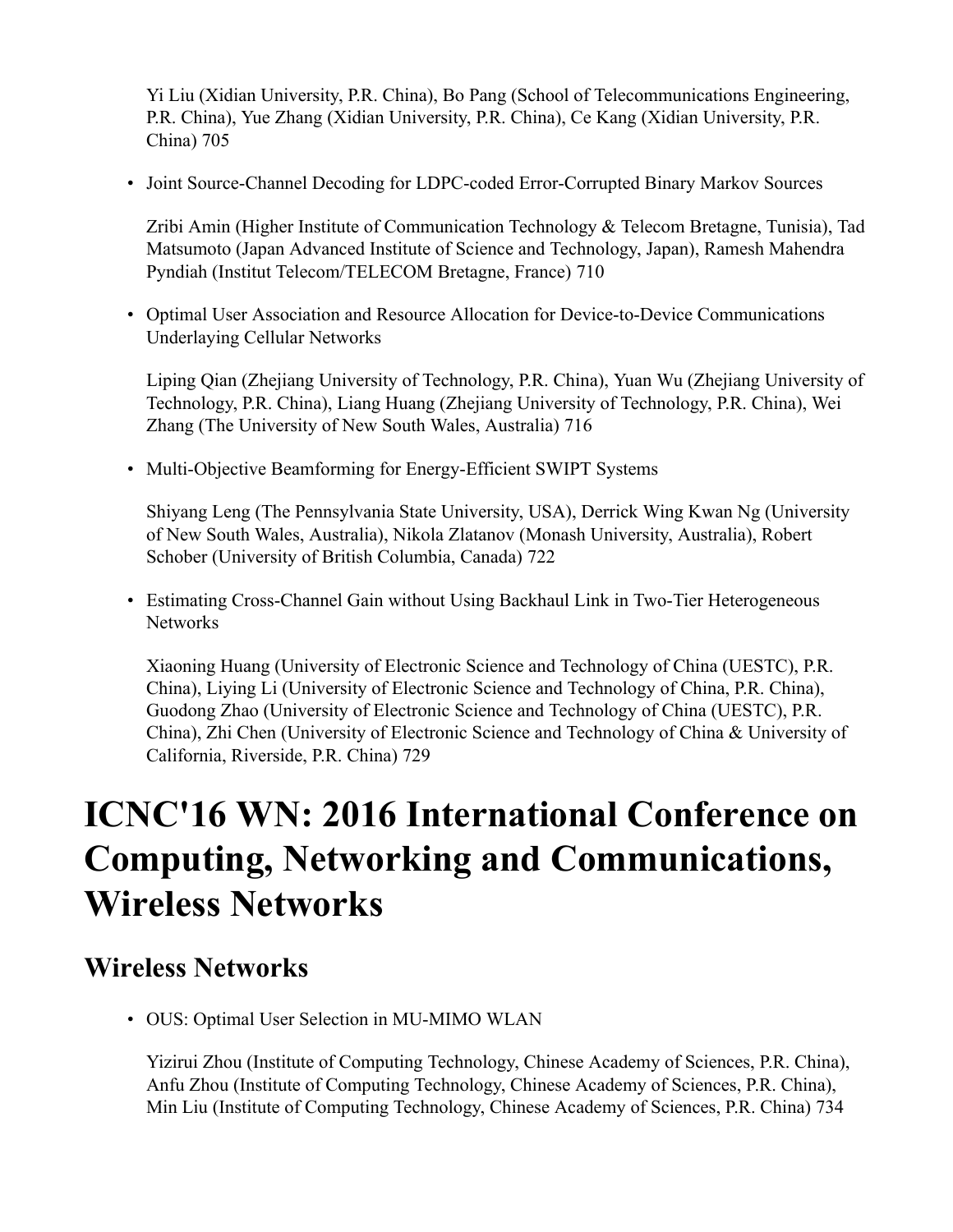• An Empirical Characterization of Cellular Network Performance

Anand Seetharam (California State University Monterey Bay, USA), Peter Walker (California State University Monterey Bay, USA) 739

• Public Scene Recognition Using Mobile Phone Sensors

Shuang Liang (Temple University, USA), Xiaojiang Du (Temple University, USA), Ping Dong (Beijing Jiaotong University, P.R. China) 744

• MobiVPN: A Mobile VPN Providing Persistency To Applications

Abdullah Alshalan (Arizona State University, USA), Sandeep Pisharody (Arizona State University, USA), Dijiang Huang (Arizona State University, USA) 749

• AP MATRIX: A New Access Point Architecture for Reliable Public Wi-Fi Services

Zhe Fu (Tsinghua University, P.R. China), Xiaohe Hu (Tsinghua University, P.R. China), Xiang Wang (Tsinghua University, P.R. China), Chang Chen (Tsinghua University, P.R. China), Jun Li (Tsinghua University, P.R. China) 755

• Detection and Mitigation of Signaling Storms in Mobile Networks

Erol Gelenbe (Imperial College London, United Kingdom), Omer H. Abdelrahman (Imperial College London, United Kingdom), Gokce Gorbil (Imperial College London, United Kingdom) 760

## **ICNC'16 Invited Symposium: 2016 International Conference on Computing, Networking and Communications (ICNC), Invited Symposium**

#### **Invited Talks VI**

• CTP-WUR: The Collection Tree Protocol in Wake-up Radio WSNs for Critical Applications

Stefano Basagni (Northeastern University, USA), Chiara Petrioli (University of Rome "La Sapienza", Italy), Dora Spenza (University of Rome "La Sapienza", Italy) 765

• Modeling and Analysis of Coexisting Multiple Radio Access Technologies in Heterogeneous Wireless Networks

Li-Chun Wang (National Chiao Tung University, Taiwan), Chun-Hung Liu (National Chiao Tung University, Taiwan) 771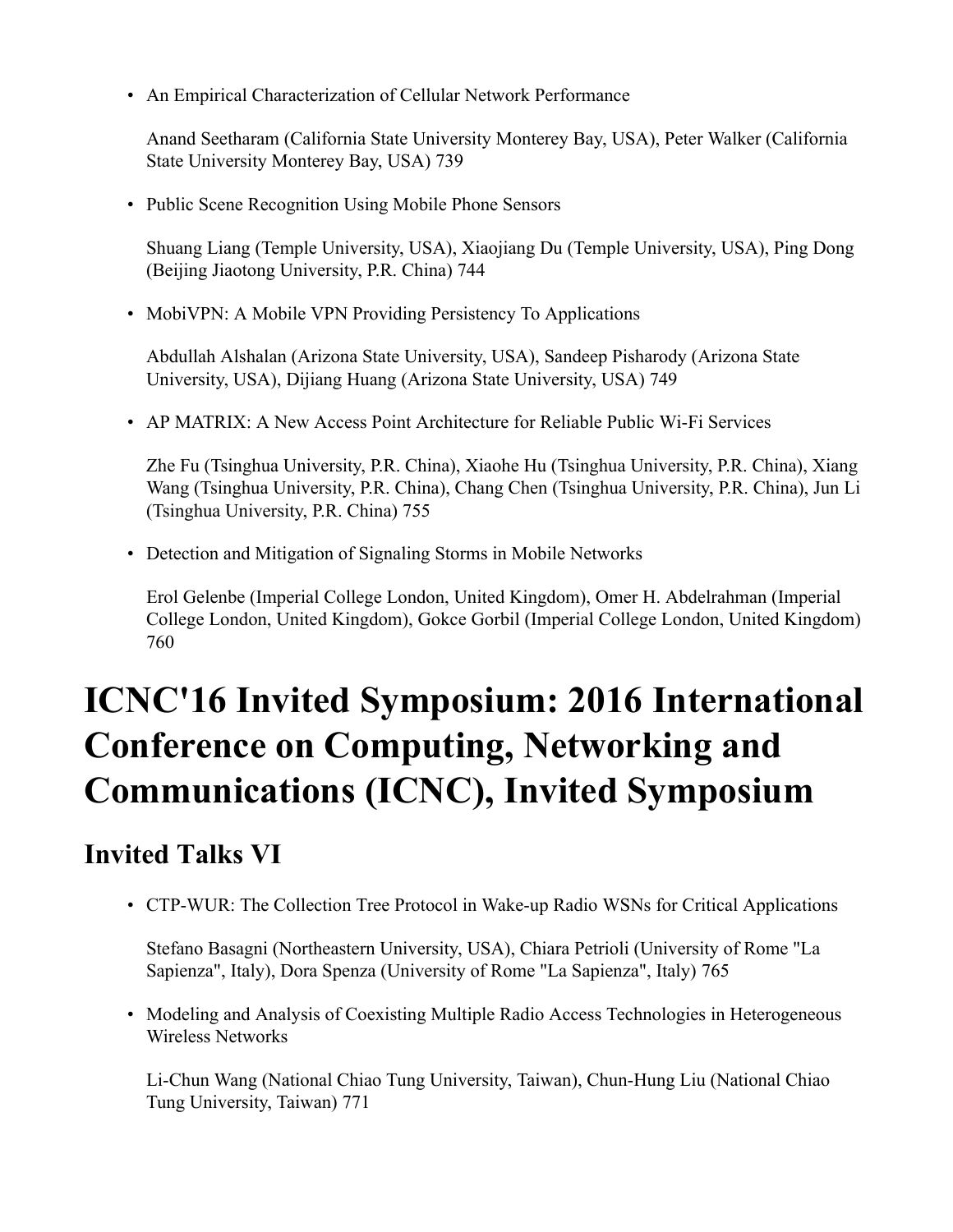### **ICNC'16 MCVC: 2016 International Conference on Computing, Networking and Communications, Mobile Computing and Vehicle Communications**

#### **Mobile Computing and Vehicle Communications**

• Peek: A Mobile-to-Mobile Remote Computing Protocol For Smartphones and Tablets

Uma Parthavi Moravapalle (Georgia Institute Of Technology, USA), Raghupathy Sivakumar (Georgia Institute of Technology, USA) 776

• Collaboration over IEEE 802.11P to enable an Intelligent Traffic Light Function for Emergency Vehicles

Oliver Sawade (Fraunhofer FOKUS, Germany), Bernd Schäufele (Technische Universität Berlin, Germany), Ilja Radusch (Fraunhofer FOKUS & Daimler Center for Automotive IT Innovations (DCAITI), Germany) 782

• An Exact Performance Analysis for Mobile Communications over Generalized Fading Channels

Osamah S. Badarneh (University of Tabuk, Saudi Arabia), Ibrahem E. Atawi (University of Tabuk, Saudi Arabia), Mohammed Aloqlah (Yarmouk University, Jordan) 787

• Quadrature Index Modulated OFDM for Vehicular Communications

Xiaotian Zhou (Shandong University, P.R. China), Xiang Cheng (Peking University, P.R. China), Liuqing Yang (Colorado State University, USA) 792

• Sum of Arbitrarily Correlated Gamma Random Variables with Unequal Parameters and Its Application in Wireless Communications

Yizhi Feng (South China University of Technology, P.R. China), Miaowen Wen (South China University of Technology, P.R. China), Jun Zhang (South China University of Technology, P.R. China), Fei Ji (South China University of Technology, P.R. China), Geng-xin Ning (South China University of Technology, P.R. China) 797

• Novel Signal Reconstruction Method for SC-FDE Systems with Frequency Domain Pilot Multiplexing Technique over Time-Varying Channels

Beixiong Zheng (South China University of Technology, P.R. China), Miaowen Wen (South China University of Technology, P.R. China), Fang-Jiong Chen (South China University of Technology, P.R. China), Fei Ji (South China University of Technology, P.R. China), Quansheng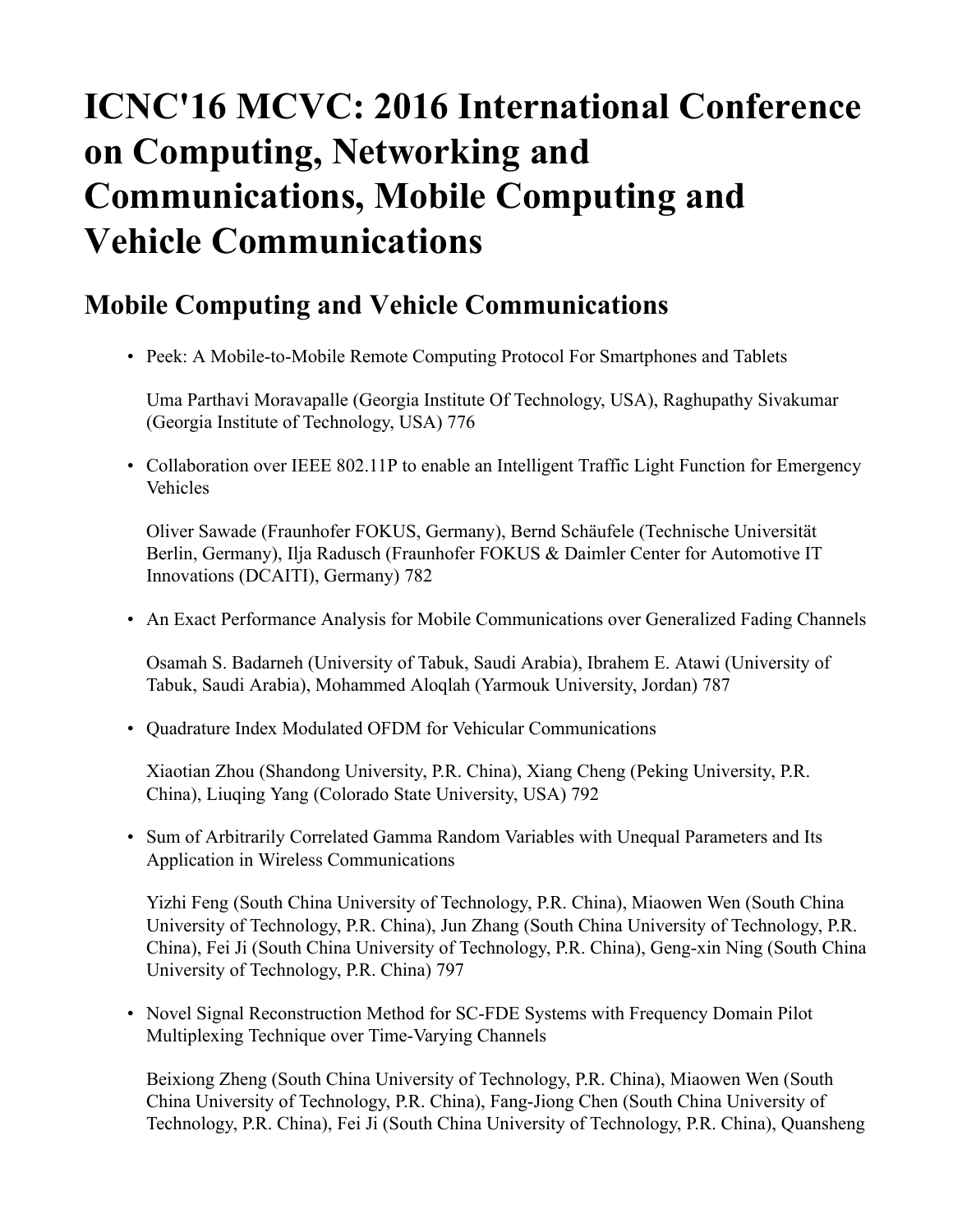Guan (South China University of Technology, P.R. China), Hua Yu (South China University of Technology, P.R. China) 802

### **ICNC'16 SCSD: 2016 International Conference on Computing, Networking and Communications, Social Computing and Semantic Data Mining**

#### **Social Computing and Semantic Data Mining**

• Personalized Pre-trust Reputation Management in Social P2P Network

Mingchu Li (School of Software, Dalian University of Technology, P.R. China), Quanhua Guan (Dalian University of Technology, P.R. China), Xing Jin (School of Software Technology, Dalian University of Technology, P.R. China), Cheng Guo (School of Software Technology, Dalian University of Technology, Dalian, Liaoning, P.R. China), Xing Tan (School of Information Technology, York University Toronto, Canada), Yongli Gao (Seventh School of Liaoyang, Liaoning, P.R. China) 808

• ESammon: A Computationaly Enhanced Sammon Mapping

Chanpaul Jin Wang (UMass Medical School, USA), Hua Fang (UMass Medical, USA), Honggang Wang (University of Massachusetts, Dartmouth & College of Engineering, USA) 813

• On Social Network Firewall Selection

Anisha Mazumder (Arizona State University, USA), Arunabha Sen (ASU, USA) 818

#### **ICNC'16 WAHS: 2016 International Conference on Computing, Networking and Communications, Wireless Ad Hoc and Sensor Networks**

#### **Wireless Ad Hoc and Sensor Networks**

• Protecting Sink Location Against Global Traffic Monitoring Attacker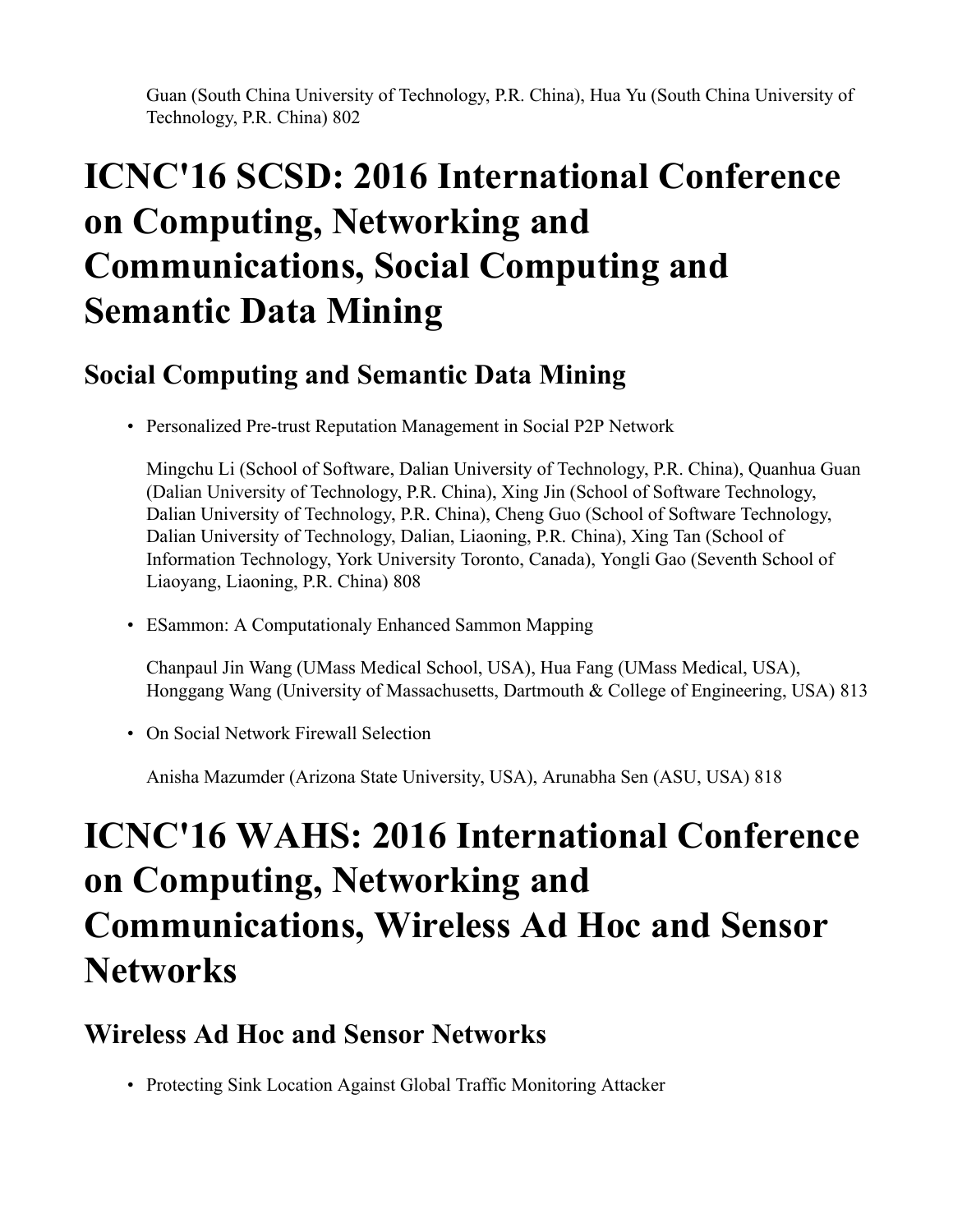Juan Chen (Dalian Maritime University, P.R. China), Zheng kui Lin (Dalian Maritime University, P.R. China), Xiaojiang Du (Temple University, USA) 823

• LiREP: Lightweight Incremental Reprogramming of Sensor Nodes Based On In-situ Modification

Jiefan Qiu (Zhejiang University of Technology, P.R. China), Liang Huang (Zhejiang University of Technology, P.R. China), Liping Qian (Zhejiang University of Technology, P.R. China) 828

• Prediction of Received Signal Strength from Human Joint Angles in Body Area Networks

Thang Tran (Loyola Marymount University, USA), Gustavo Vejarano (Loyola Marymount University, USA) 834

• Localization in Heterogeneous Wireless Sensor Networks Using Elliptical Range Estimation

Mehdi Golestanian (University of Notre Dame, USA), Christian Poellabauer (University of Notre Dame, USA) 840

• CASPaR: Congestion Avoidance Shortest Path Routing for Delay Tolerant Networks

Michael Stewart (Louisiana State University, USA), Rajgopal Kannan (Louisiana State University, USA), Amit Dvir (Ariel University Center of Samaria, Israel), Bhaskar Krishnamachari (University of Southern California, USA) 847

• Evaluation of a Radio Signal as a Time Reference Beacon for Wireless Sensor Networks

Meriel Huggard (Trinity College Dublin, Ireland), Ciaran Mc Goldrick (Trinity College Dublin, Ireland), Alessandro Vaccaro (Trinity College Dublin, Ireland) 852

## **ICNC'16 MCVC: 2016 International Conference on Computing, Networking and Communications, Mobile Computing and Vehicle Communications**

#### **Mobile Computing and Vehicle Communications**

• Modified PEG Algorithm for Large Girth Quasi-Cyclic Protograph LDPC Codes

Xueqin Jiang (Donghua University, P.R. China), Huiming Wang (Xi'an Jiaotong University, P.R. China), Jun Li (Chonbuk National University, Korea), Miaowen Wen (South China University of Technology, P.R. China), Moon Ho Lee (Chonbuk National University, Korea) 857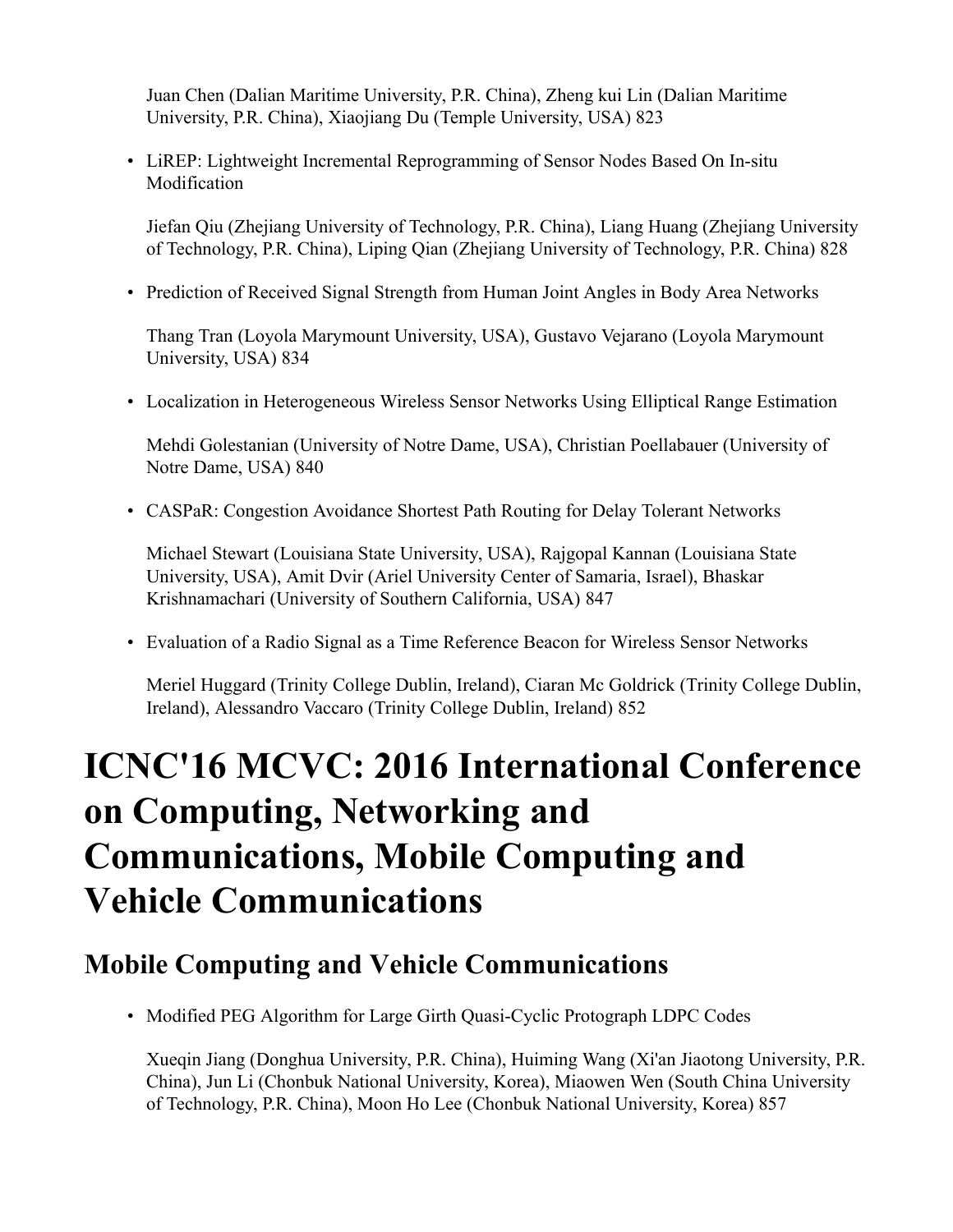• Information-Centric VANETs: A Study Of Content Routing Design Alternatives

Yu-Ting Yu (Qualcomm Research, USA), Mario Gerla (University of California at Los Angeles, USA) 862

• Index Modulated OFDM with ICI Self-Cancellation for V2X Communications

Yuke Li (Institute of Automation, Chinese Academy of Sciences, P.R. China), Miaowen Wen (South China University of Technology, P.R. China), Xiang Cheng (Peking University, P.R. China), Liuqing Yang (Colorado State University, USA) 867

• Spatial Modulation Orthogonal Frequency Division Multiplexing with Subcarrier Index Modulation for V2X Communications

Yingtao Liu (Peking University, P.R. China), Meng Zhang (Peking University, P.R. China), Haowen Wang (Shanghai Research Center for Wireless Communications, P.R. China), Xiang Cheng (Peking University, P.R. China) 872

• Urban Intelligent Parking System Based on the Parallel Theory

Fei-Yue Wang (Institute of Automation,Chinese Academay of Science, P.R. China), Liuqing Yang (Colorado State University, USA), Jian Yang (Institute of Automation, Chinese Academy of Science, P.R. China), Yanli Zhang (Qingdao Academy of Intelligent Industries, P.R. China), Shuangshuang Han (Institute of Automation, Chinese Academy of Sciences, P.R. China), Kai Zhao (Institute of Automation,Chinese Academay of Science, P.R. China) 877

• Geometry-based Path Loss Model for High-speed-train Environments in LTE-A Networks

Xiaokang Ye (Tongji University, P.R. China), Xuesong Cai (Tongji Unversity, P.R. China), Yu Shen (Institute of Automation, Chinese Academy of Science, P.R. China), Xuefeng Yin (Tongji University, P.R. China), Xiang Cheng (Peking University, P.R. China) 882

### **ICNC'16 NAPE: 2016 International Conference on Computing, Networking and Communications, Network Algorithms and Performance Evaluation**

#### **Network Algorithms and Performance Evaluation**

• A Practical Approach for Network Fault Detection

Yuncheng Zhu (Hitachi, Ltd., Japan), Hideki Okita (Hitachi, Ltd., Japan), Seishi Hanaoka (Hitachi, Ltd., Japan) 888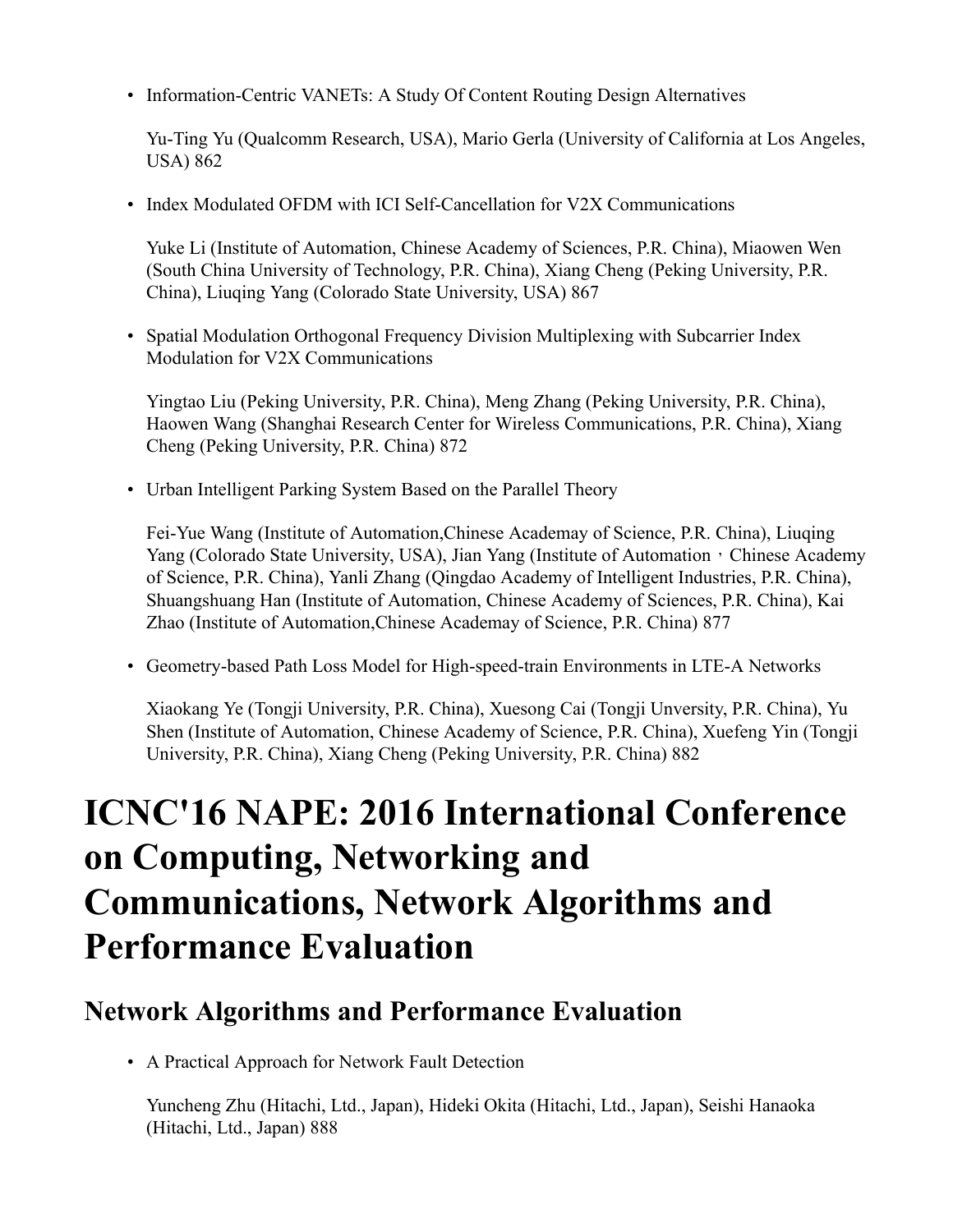• Towards a realistic model for failure propagation in interdependent networks

Agostino Sturaro (University of Padua, Italy), Simone Silvestri (Missouri University of Science and Technology, USA), Mauro Conti (University of Padua, Italy), Sajal K. Das (Missouri University of Science and Technology, USA) 893

• Designing Cascade-Resilient Interdependent Networks by Optimum Allocation of Interdependencies

Mahshid Rahnamay Naeini (Texas Tech University, USA) 900

• Power Monitoring of Highly Parallel Network Processors

Christopher Mansour (Villanova University, USA), Danai Chasaki (Villanova University, USA) 907

## **ICNC'16 WAHS: 2016 International Conference on Computing, Networking and Communications, Wireless Ad Hoc and Sensor Networks**

**Wireless Ad Hoc and Sensor Networks & Wireless Networks**

#### **ICNC'16 WN: 2016 International Conference on Computing, Networking and Communications, Wireless Networks**

### **ICNC'16 WAHS: 2016 International Conference on Computing, Networking and Communications, Wireless Ad Hoc and Sensor Networks**

• Event-driven Partial Barriers in Wireless Sensor Networks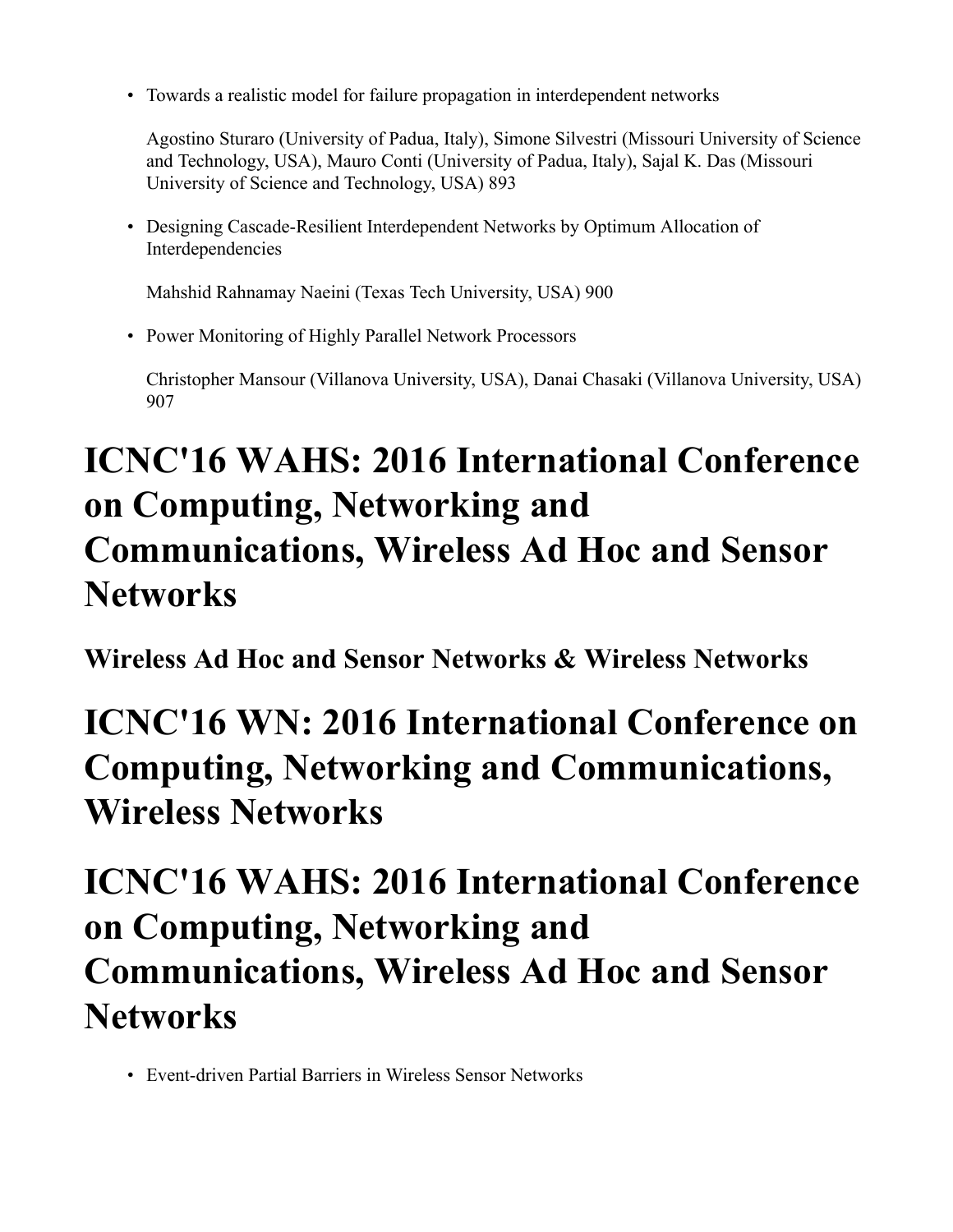Hyunbum Kim (University of North Carolina at Wilmington, USA), Junggab Son (North Carolina Central University, USA), Hyung Jae Chang (Troy University - Montgomery, USA), Heekuck Oh (Hanyang University, Korea) 912

• A Low-Complexity Cooperative Algorithm for Robust Localization in Wireless Sensor **Networks** 

Dexin Wang (Colorado State University, USA), Liuqing Yang (Colorado State University, USA), Xiang Cheng (Peking University, P.R. China) 917

• Routing and Optimal Hop Distance in Wireless Ad Hoc Networks

Yin xiang Qu (Beijing University of Posts and Telecommunications(BUPT), P.R. China), Yang Liu (Beijing University of Posts and Telecommunications, P.R. China), Li Wang (Beijing University of Posts and Telecommunications, P.R. China), Mei Song (Beijing University of Posts and Telecommunications, P.R. China) 922

• Mobile Message Board: Location-based Message Dissemination in Wireless Ad-Hoc Networks

Ying Mao (University of Massachusetts Boston, USA), Jiayin Wang (University of Massachusetts Boston, USA), Bo Sheng (University of Massachusetts Boston, USA) 927

• An Optimal Resource Allocation with Frequency Reuse in Cellular Networks

Ahmed Abdelhadi (Virginia Tech, USA), T. Charles Clancy (Virginia Tech, USA) 932

• A Game Theoretical Approach to Coexistence of Heterogeneous MIMO Wireless Networks with Interference Cancellation

Yantian Hou (USU, USA), Ming Li (University of Arizona, USA), Dejun Yang (Colorado School of Mines, USA) 937

### **ICNC'16 GCNC: 2016 International Conference on Computing, Networking and Communications, Green Computing, Networking and Communications**

#### **Green Computing, Networking and Communications**

• On the Effects of Battery Imperfections in an Energy Harvesting Device

Alessandro Biason (University of Padova, Italy), Michele Zorzi (Università degli Studi di Padova, Italy) 942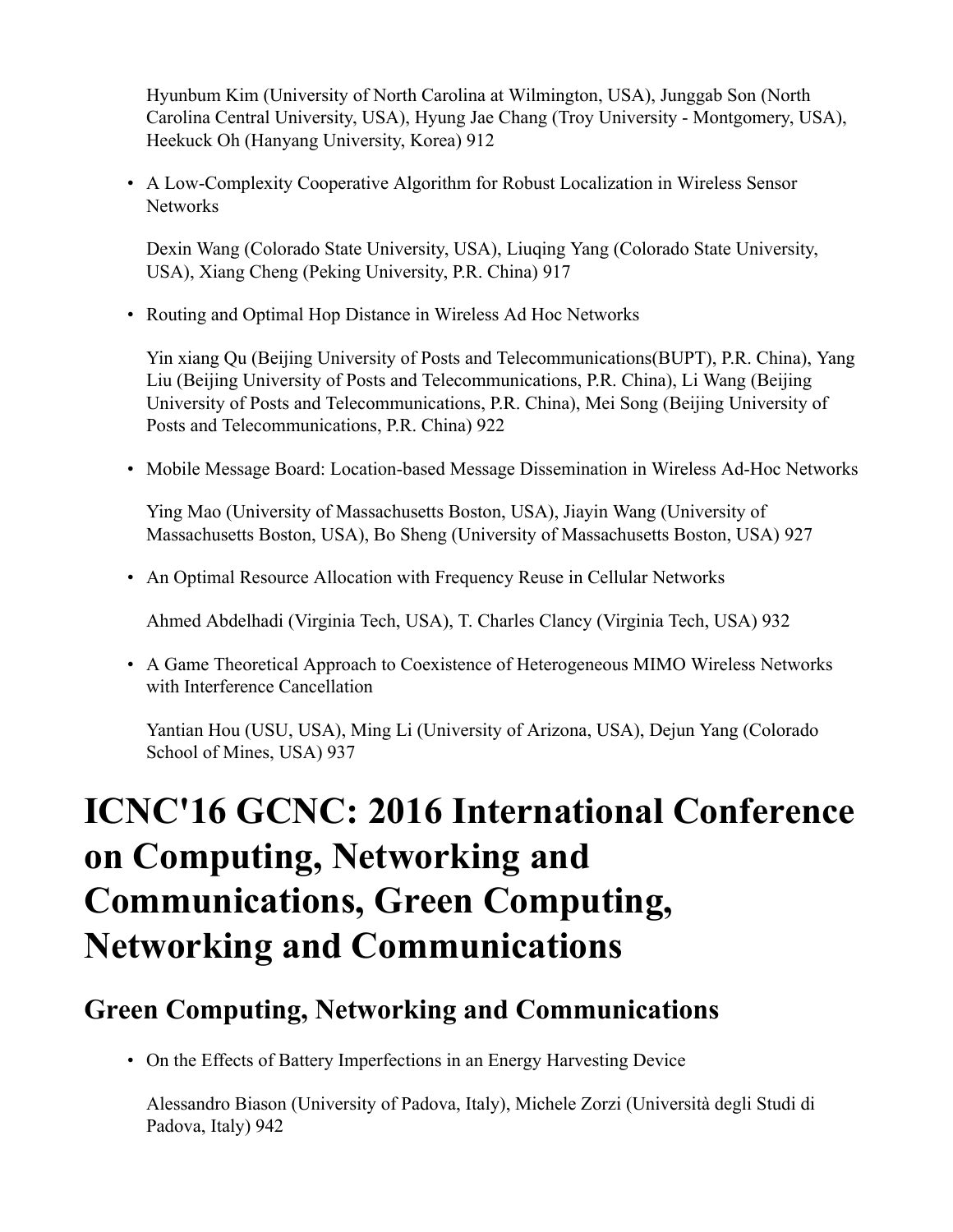• Optimal Power Allocation in Dispersed Cognitive Radio Systems with Carrier Aggregation

Fotis Foukalas (Qatar University, Qatar), Tamer Khattab (Qatar University, Qatar) 949

• GreenTCAM: A Memory- and Energy-efficient TCAM-based Packet Classification

Xianfeng Li (Peking University, P.R. China), Yuanxin Lin (Peking University, P.R. China), Wenjun Li (Peking University, P.R. China) 955

• Real-Time Energy Price-Aware Anycast RWA in Optical Data Center Networks

Arash Deylamsalehi (University of Massachusetts Lowell, USA), Pegah Afsharlar (University of Massachusetts Lowell, USA), Vinod M. Vokkarane (University of Massachusetts Lowell, USA) 961

### **ICNC'16 SPC: 2016 International Conference on Computing, Networking and Communications, Signal Processing for Communications**

**Signal Processing for Communications**

### **ICNC'16 MCVC: 2016 International Conference on Computing, Networking and Communications, Mobile Computing and Vehicle Communications**

• Channel Prediction Using Compressed Sensing in Multi-User MIMO Systems

Shunsuke Uehashi (Hokkaido University, Japan), Yasutaka Ogawa (Hokkaido University, Japan), Toshihiko Nishimura (Hokkaido University, Japan), Takeo Ohgane (Hokkaido University, Japan) 967

• Multi-Pass Joint Viterbi Detector Decoder (MP-JVDD) over AWGN/ISI Channels

Ashish James (Data Storage Institute, A\*STAR, Singapore), Kheong Sann Chan (Data Storage Institue, Singapore) 973

• On the Design of Broadbeam for Massive MIMO Systems